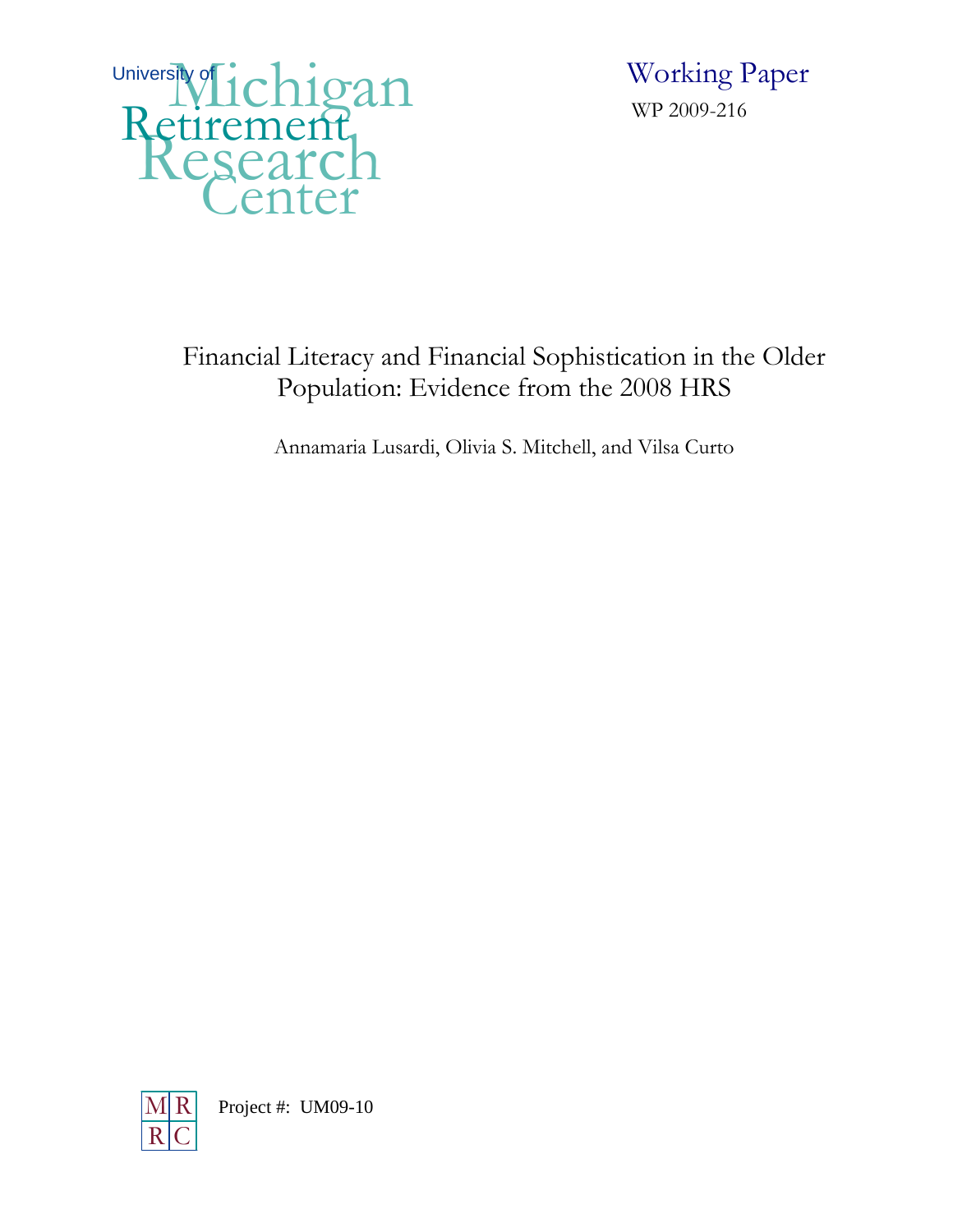# **Financial Literacy and Financial Sophistication in the Older Population: Evidence from the 2008 HRS**

## **Annamaria Lusardi**  Dartmouth College

# **Olivia S. Mitchell**

The Wharton School

## **Vilsa Curto**

Harvard University

September 2009

Michigan Retirement Research Center University of Michigan P.O. Box 1248 Ann Arbor, MI 48104 **http://www.mrrc.isr.umich.edu/** (734) 615-0422

## **Acknowledgements**

This work was supported by a grant from the Social Security Administration through the Michigan Retirement Research Center (Grant # 10-M-98362-5-01). The findings and conclusions expressed are solely those of the author and do not represent the views of the Social Security Administration, any agency of the Federal government, or the Michigan Retirement Research Center.

#### **Regents of the University of Michigan**

Julia Donovan Darrow, Ann Arbor; Laurence B. Deitch, Bingham Farms; Denise Ilitch, Bingham Farms; Olivia P. Maynard, Goodrich; Andrea Fischer Newman, Ann Arbor; Andrew C. Richner, Grosse Pointe Park; S. Martin Taylor, Gross Pointe Farms; Katherine E. White, Ann Arbor; Mary Sue Coleman, ex officio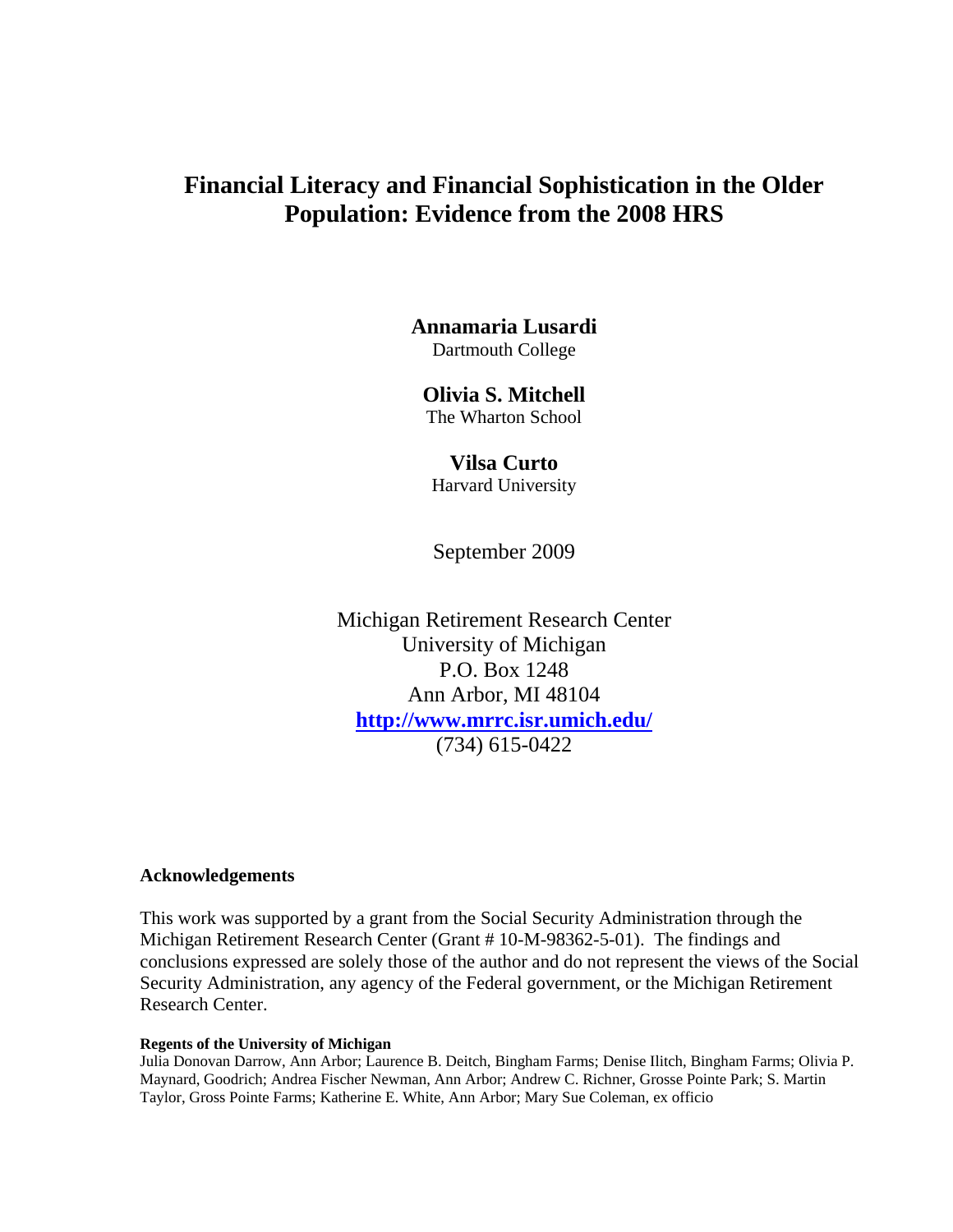# **Financial Literacy and Financial Sophistication in the Older Population: Evidence from the 2008 HRS**

#### **Abstract**

This paper analyzes new data on financial literacy and financial sophistication from the 2008 Health and Retirement Study. We show that financial literacy is lacking among older individuals and for the first time explore additional questions on financial sophistication which proves even scarcer. For this sample of older respondents over the age of 55, we find that people lack even a rudimentary understanding of stock and bond prices, risk diversification, portfolio choice, and investment fees. In view of the fact that individuals are increasingly required to take on responsibility for their own retirement security, this lack of knowledge has serious implications.

#### **Authors' Acknowledgements**

Additional support was provided by the Pension Research Council and Boettner Center at the Wharton School of the University of Pennsylvania, and FINRA Investor Education Foundation.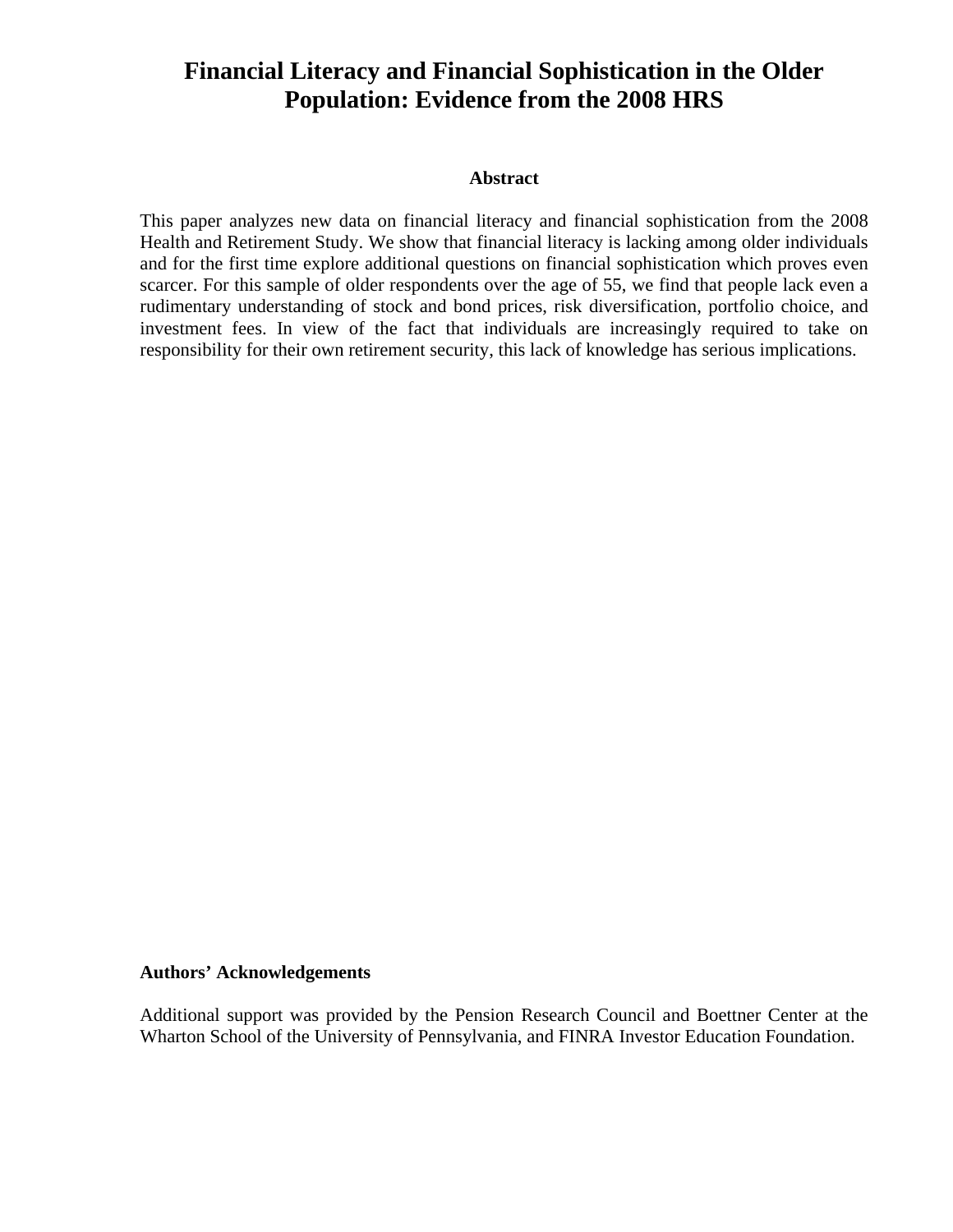## **Financial Literacy and Financial Sophistication in the Older Population: Evidence from the 2008 HRS**

Annamaria Lusardi, Olivia S. Mitchell, and Vilsa Curto

### **RESEARCH QUESTION AND POLICY RELEVANCE**

 Financial literacy among Americans is disappointingly low. For instance, only half of older respondents surveyed in a special module of the 2004 Health and Retirement Study (HRS) could correctly answer two simple questions regarding inflation and compound interest. Only one-third correctly answered these two questions as well as a third question about risk diversification (Lusardi and Mitchell, 2006, 2008a). Evidence of low numeracy and low financial sophistication is also evident for younger respondents (Lusardi and Mitchell, 2007a; Lusardi, Mitchell and Curto, 2009) in surveys including the Rand American Life Panel (ALP) and the Survey of Consumers (Lusardi and Mitchell, 2007c; Hilgert, Hogarth, and Beverly, 2003). Financial illiteracy is also particularly acute among specific demographic sub-groups, such as women, minorities, and those with low income and education (Lusardi and Mitchell, 2007b, 2008a). Lack of financial literacy has important consequences; those who lack literacy are much less likely to plan for retirement (Lusardi and Mitchell, 2006, 2007a, 2007c), are more likely to end up with less wealth close to retirement (Lusardi and Mitchell, 2007a), are less likely to invest in stocks (van Rooij, Lusardi and Alessie, 2007; Kimball and Shumway, 2006; Yoong , 2007), and are more likely to use high-cost means of borrowing (Lusardi and Tufano, 2009).

 This paper analyzes new data from the 2008 HRS on financial literacy and financial sophistication.<sup>[2](#page-3-0)</sup> We assess levels of financial sophistication among older individuals, specifically persons over the age of 55 in 2008. Many prior studies focused on simple measures of basic

 $\overline{a}$ 

<span id="page-3-0"></span> $2$  This module was designed by Miles Kimball and Tyler Shumway in collaboration with the authors of this paper.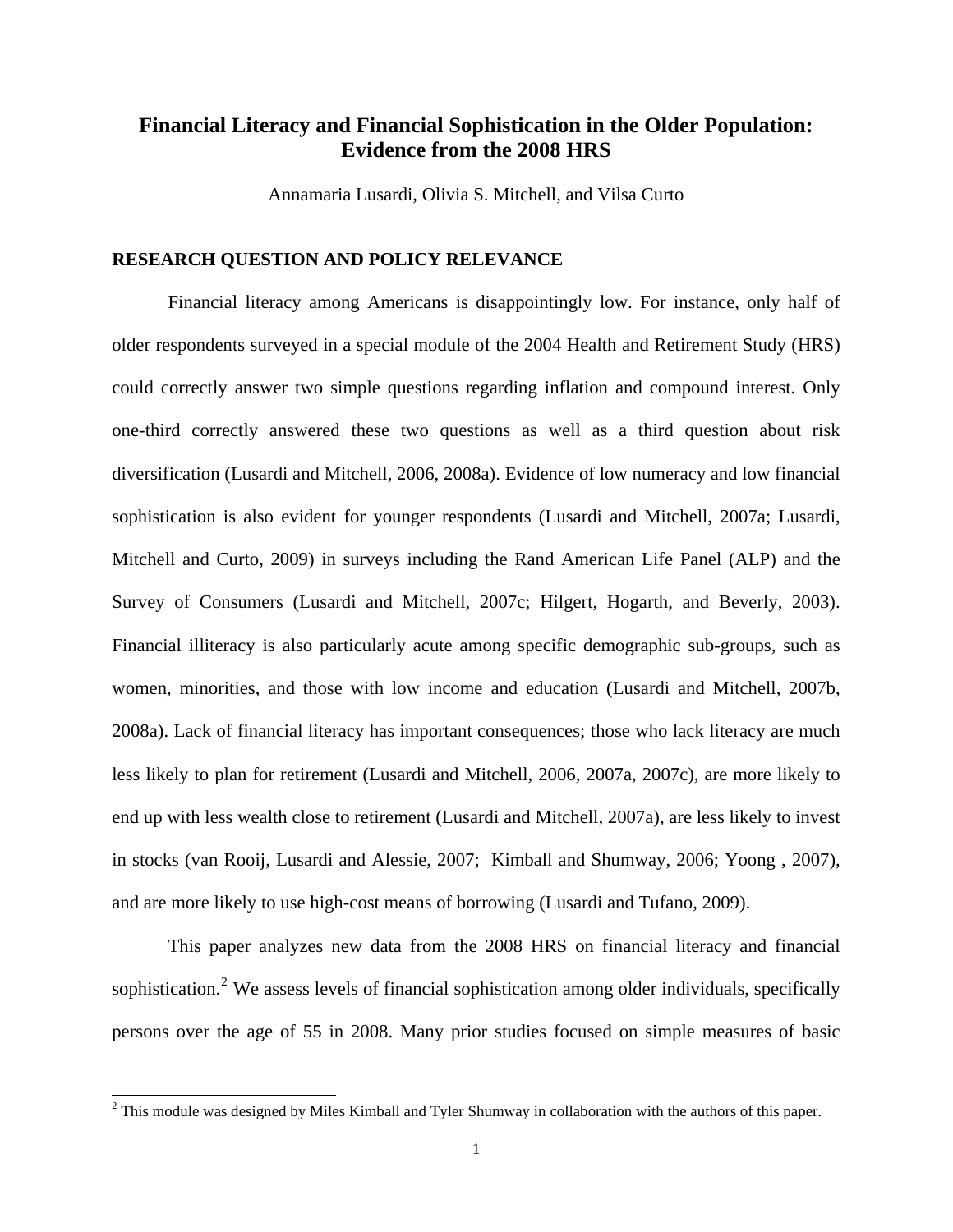financial literacy and did not consider financial sophistication. Our research is informative for policy in several ways. First, results from this research can be used to design financial education programs that are more effective in fostering financial literacy and saving. By examining knowledge about the behavior of the stock market, basic asset pricing, and the importance of mutual fund fees on long-term investments, explicit suggestions can be provided regarding topics that should be covered in financial education programs. Second, this paper identifies which population groups are most likely to be financially unsophisticated. Third, the analysis indicates which groups are most prone to poor financial decision-making at older ages and provides some suggestions for improving the effectiveness of financial education programs.

#### **PREVIOUS RESEARCH**

 Older Americans are not particularly financially literate, as shown by Lusardi and Mitchell (2006) using data from a special-purpose module the authors created for the 2004 HRS. These findings have been confirmed among Early Baby Boomers, who displayed not only low numeracy, but also a lack of knowledge of fundamental economic concepts such as interest rate compounding (Lusardi and Mitchell, 2007a). Moreover, particular sub-groups of the population suffer even greater deficits in financial literacy; Lusardi and Mitchell (2008a) find that women display much lower literacy than men and are much less likely to plan for retirement. Furthermore, minorities and those with low education and low income are more likely to display low levels of financial knowledge (Lusardi and Mitchell, 2007b; Lusardi, 2008b; Smith and Stewart, 2008).

 These results are troublesome given the increasing complexity of financial instruments and the many transactions households must undertake that require sound economic

2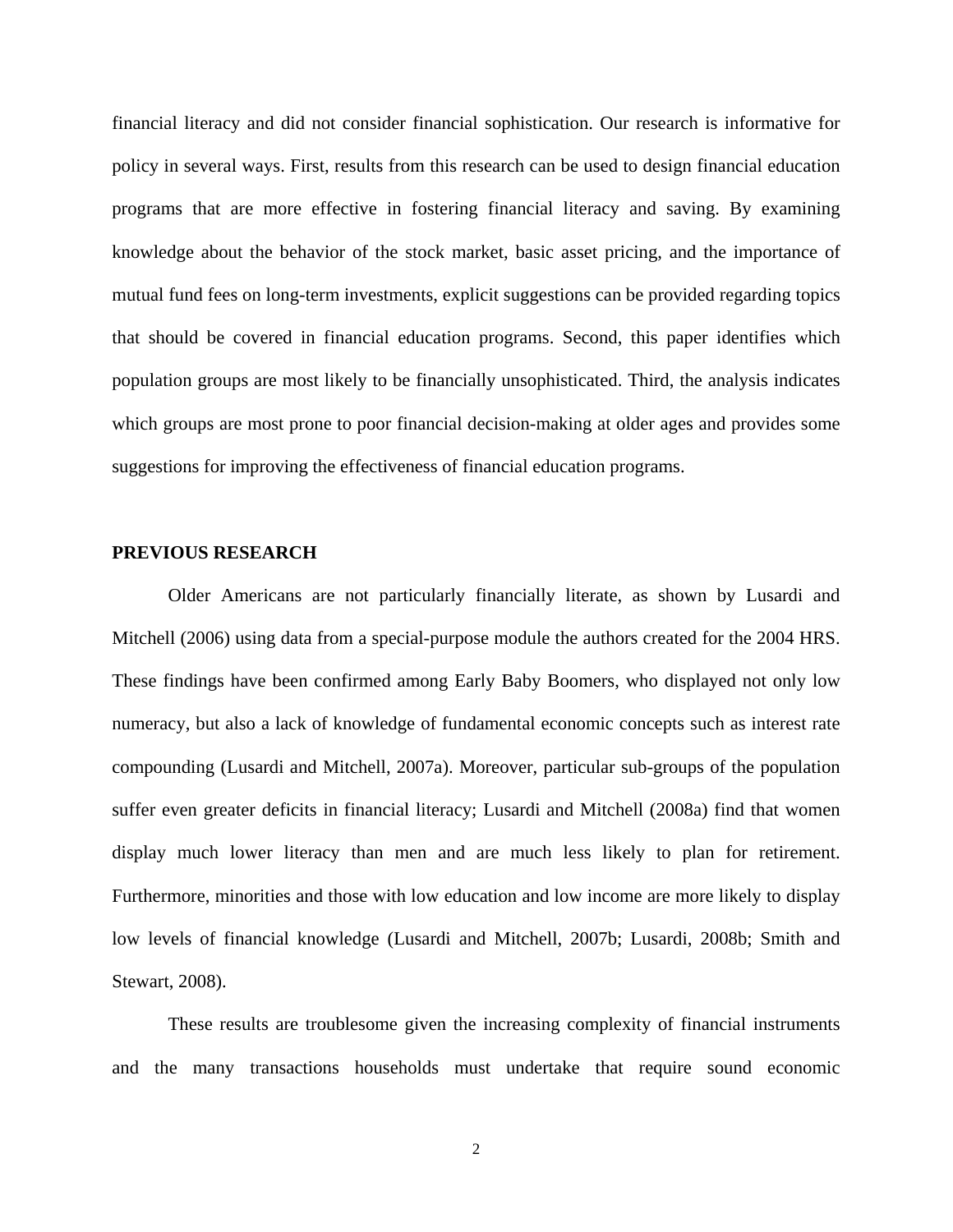understanding. For instance, Moore (2003) found that mortgage borrowers in Washington State knew little about compound interest and were confused about the terms of their mortgages. Campbell (2006) found that many households failed to refinance their mortgages over the 2001– 2003 period, when interest rates were falling.

 Furthermore, financial illiteracy can have significant long-term financial consequences (Lusardi, 2008a). For example, those who underestimate the power of interest compounding are more likely to end up with excessive amounts of debt (Lusardi and Tufano, 2009). Those who fail to refinance or to correctly estimate the amount by which interest rates could change will pay significantly more in mortgage interest (Campbell, 2006).

#### **RESEARCH DATA AND METHODOLOGY**

 $\overline{a}$ 

 Most of the financial literacy studies mentioned above have drawn on evidence gathered in a short experimental module in the 2004 HRS designed by Lusardi and Mitchell.<sup>[3](#page-5-0)</sup> This set of questions has been used very successfully to explore the links between financial literacy and retirement planning as well as retirement wealth accumulation. Nevertheless, that module included only three questions designed to assess basic numeracy and knowledge of basic economic concepts such as inflation and risk diversification. For this reason, we have sought to expand the scope of investigation into financial knowledge among the older population with additional questions added to other surveys. For instance we have developed questions on financial knowledge in the American Life Panel which we first piloted on the Dutch DNB Household Survey (Lusardi and Mitchell, 2007c; van Rooij, Lusardi and Alessie, 2007). These new measures cover not only basic but also sophisticated financial knowledge, eliciting

<span id="page-5-0"></span> $3$  These questions have now been added to related surveys in Germany, Italy, the Netherlands, Russia, New Zealand, Japan, Chile, and Mexico, revealing similar patterns of widespread illiteracy.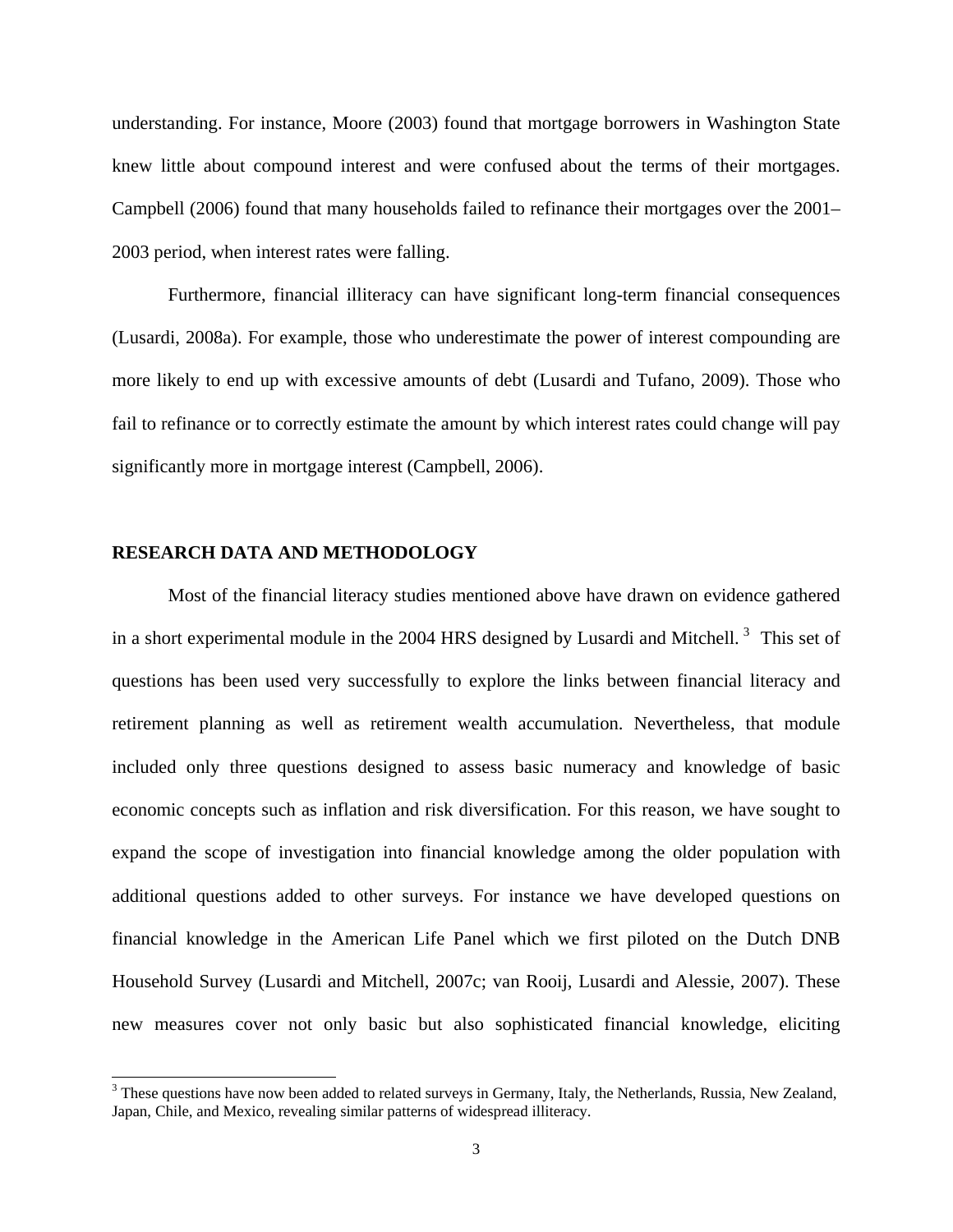knowledge on the difference between bonds and stocks, the working of the stock market, and basic asset pricing. In turn, this expanded set of data about financial knowledge then influenced the wording of the new module for the 2008 HRS, to be described in more detail below. Using this extended information, we can now classify respondents not only in terms of basic financial literacy but also in terms of financial sophistication.

 An interesting aspect of the 2008 HRS module on financial literacy is its innovative approach to assessing how the literacy questions are designed. Not only is there a richer list of questions compared to the 2004 HRS, but also respondents are presented with alternative question wording to assess whether respondents are guessing or whether they actually understand the questions. Specifically, respondents are randomly chosen to be presented with the same questions but with reverse wording. For example, one set of respondents is asked whether the following statement is true or false: "*If you invest for the long run, the annual fees of mutual funds are important*;" the second group is asked: "*If you invest for the long run, the annual fees of mutual funds are unimportant*." Such wording reversal permits us to begin to evaluate the extent of measurement error in responses to financial sophistication questions. This is a very important methodological innovation. Both the Dutch DNB Household Survey and the ALP used a similar approach for a small subset of the questions, and there we showed that the wording of the questions does matter, particularly for questions measuring financial sophistication (Lusardi and Mitchell, 2007c, 2009; van Rooij, Lusardi and Alessie, 2007). In general, if people are financially unsophisticated, it will be difficult to elicit accurate responses to unfamiliar concepts.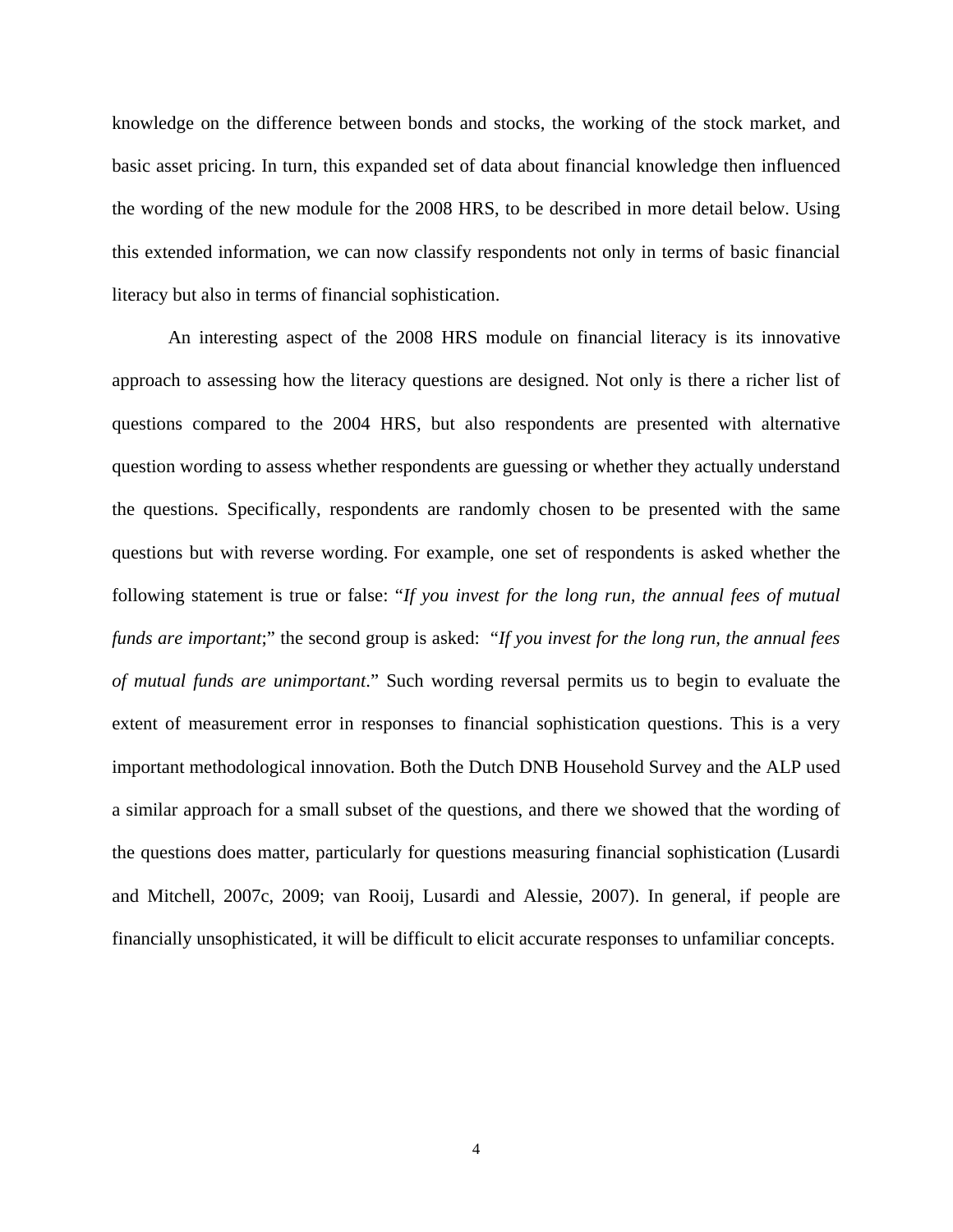#### **MEASURING FINANCIAL SOPHISTICATION**

 In 2008, a subset of some 1332 HRS respondents responded to a battery of questions seeking to assess their knowledge of the stock market, asset pricing, investment strategies, risk diversification, the importance of fees, financial attitudes and related topics. Because so many questions are asked to respondents, we have organized them into five different sub-groups according to the topics they cover, as follows (exact question wording appears in the Appendix):

## **(A) Knowledge of capital markets**

V407 Understanding of the stock market

V408 Investment in company stocks

V408 Avoidance of foreign stocks

V416 Bond value versus interest rate

#### **(B) Risk diversification**

V411 Invest in few stocks

V417 Stock risk spread

V419 Diversify stocks

#### **(C) Knowledge of fees**

V415 Importance of annual fees

V418 Asset annual fees

#### **(D) Savvy/numeracy**

V412 Buy/sell stocks often

- V413 Enough life insurance
- V422 Use savings in bank to pay off credit cards
- V423 Power of interest compounding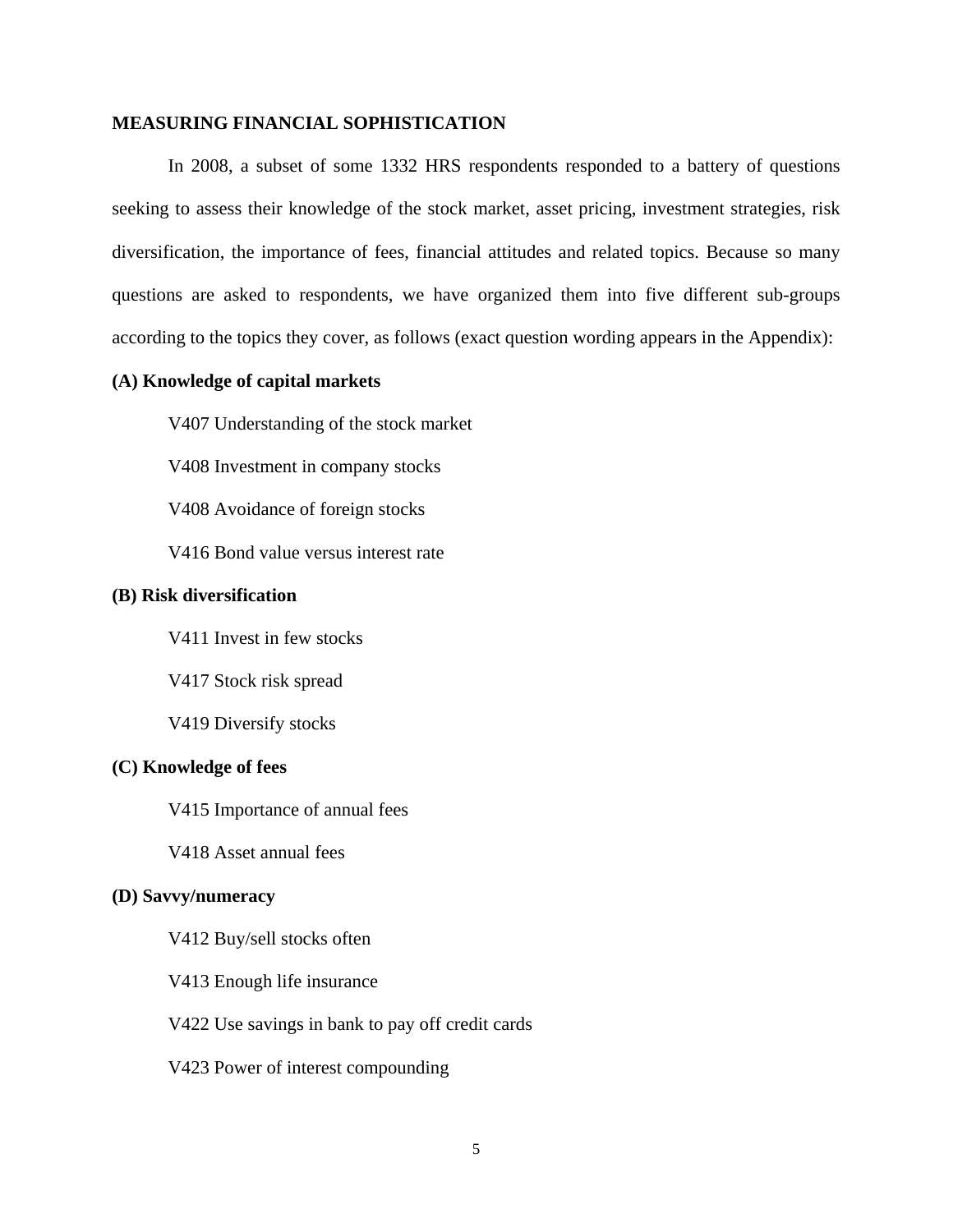#### **(E) Attitudes toward investing and risk**

 V406 All money in safest asset V410 Whether older retired should hold stocks V420 Smart people select stocks with good return V421 Stock market equals lottery V424 Advisors take unfair advantage

 Respondents to this module were, on average, age 67, with about 55% female. About 16% had less than high school education, 33% had high school, 24% had some college, and 28% had college or advanced degrees. The majority, 81%, of the respondents was White, 9% African-American, and 8% Hispanic. Summary statistics on outcomes appear in Tables 1-5, and detail by sex, age, and education in Tables 6-9.

#### *A. Knowledge of capital markets*

 Recalling that this module was fielded in 2008, a year of particularly volatile capital markets, it is probably not surprising that a large majority of respondents reported that they did not understand this market; only about 30% said they did. Nevertheless the degree of financially illiteracy extends much more broadly, supporting the view that older Americans lack an understanding of key concepts related to stock prices, risk diversification, and portfolio choice (Table 1). For instance, many respondents expressed a preference for having some company stocks, though there is some sensitivity to the way the question was asked. Respondents given the first wording of this question (whether an employee of a company with publicly traded stock should have a lot of his/her retirement savings in the company stock) did believe that holding a lot a company stocks is not a good idea. Yet when presented with the reverse wording, most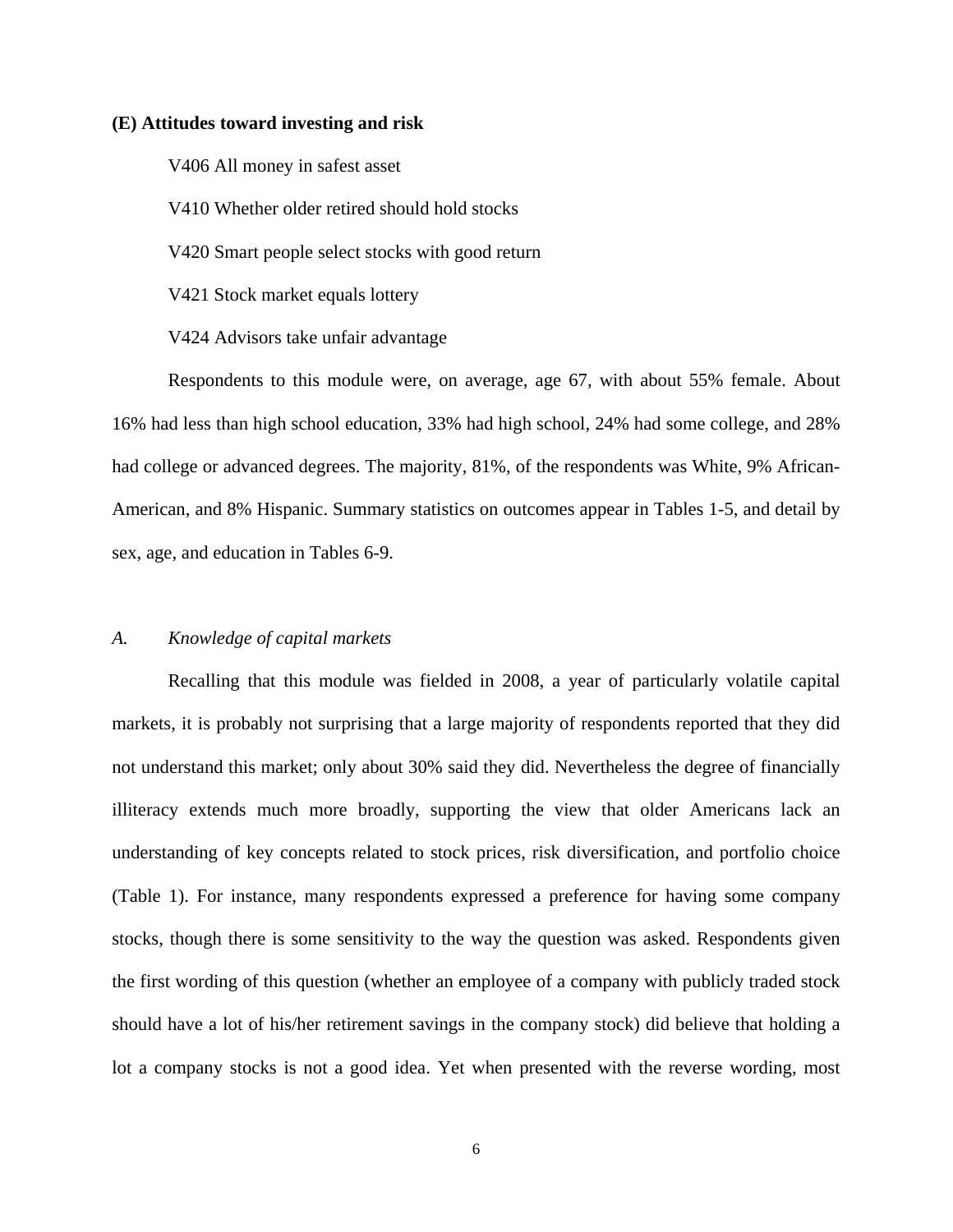rejected the idea of holding little or no money in company stock. Since the typical worker will have a large part of his total wealth in human capital which is highly correlated with his employer's financial stability, it is likely to be unwise from a risk diversification viewpoint to hold own employer stock.

 The results also show that respondents were wary of investing in international equity. Experts have long argued that international diversification helps diversify risk and offers exposure to fast-growing foreign economies. Nevertheless, many prior studies have found evidence of "home bias," and this is also evident among older respondents (French and Poterba, 1991). It is interesting that the wording of the question matters: respondents were more likely to display financial sophistication when they were asked if *it is best to avoid stocks* of foreign companies, rather than if *it is a good idea to own stocks* of foreign companies.

 Table 1 also shows that a large majority of respondents did not know about asset pricing, which we have tested by asking whether people know about the inverse relationship between bond prices and interest rates. This is a particularly good question to assess financial sophistication because, while some questions may be answered correctly if people are good at math or are clever and can figure out an answer, it is hard if not impossible to know or infer the correct answer to this question without having some knowledge of finance. When we piloted this question in both the ALP and the Dutch DNB, we found that a small share (fewer than half) of respondents knew about bond pricing, and also the wording of this question mattered. We confirm this finding for the present module as well. When presented with the statement *if interest rates fall, bond prices will rise,* only about one-third (36%) of respondents answered correctly; the wording was reversed and people were asked *if interest rates fall, bond prices will fall* , many more are correct. This may be due to guessing, since a sizable proportion of respondents (as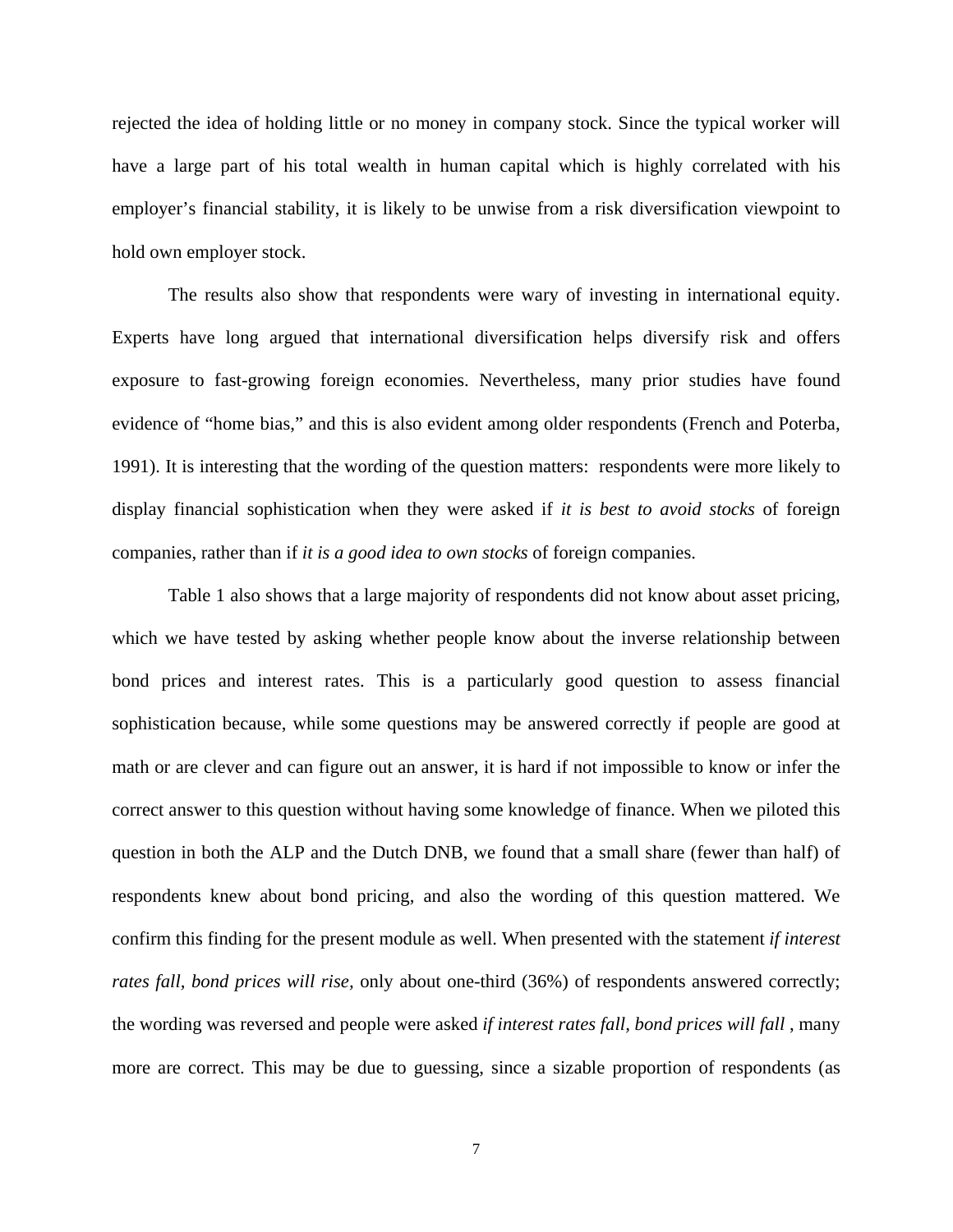many as 23%) reported they did not know the answer to this question.<sup>[4](#page-10-0)</sup> Note too that answers to these questions are not highly correlated and only 6% could respond correctly to all four questions. Moreover, more than a fourth answered "do not know" to at least one of the questions.

#### *B. Knowledge of risk diversification*

 Knowledge of risk diversification is very important when contemplating investment options. Table 2 shows that many respondents (over 60%) seemed to know that it is not a good idea to invest in a few stocks rather than in many stocks or in mutual funds, which may imply some sophistication about risk. Moreover, the large majority seemed to know that spreading money across 20 stocks rather than two decreases the risk of losing money. Yet again the way both questions are worded matters, indicating that some respondents were simply guessing. We hypothesize that some of the sensitivity to how the questions are asked could be due to economic terminology. For instance, many respondents may not know what a mutual fund is or the fact that mutual funds contain many stocks. Finally, close to half of the respondents agreed that by diversifying, one could invest more in stocks; now there is little sensitivity to question wording, perhaps because this question does not require much knowledge beyond what a stock is.

 While each individual question seems to indicate some knowledge and understanding of risk diversification, only one-third (32%) of respondents answered correctly to all three questions and 23% responded "do not know" to at least one question, showing that their knowledge was limited to one specific concept.

### *C. Knowledge of fees*

 $\overline{a}$ 

<span id="page-10-0"></span> $4$  In prior research we have found that those who respond that they "do not know" are also those who are least financially knowledgeable (Lusardi and Mitchell, 2006).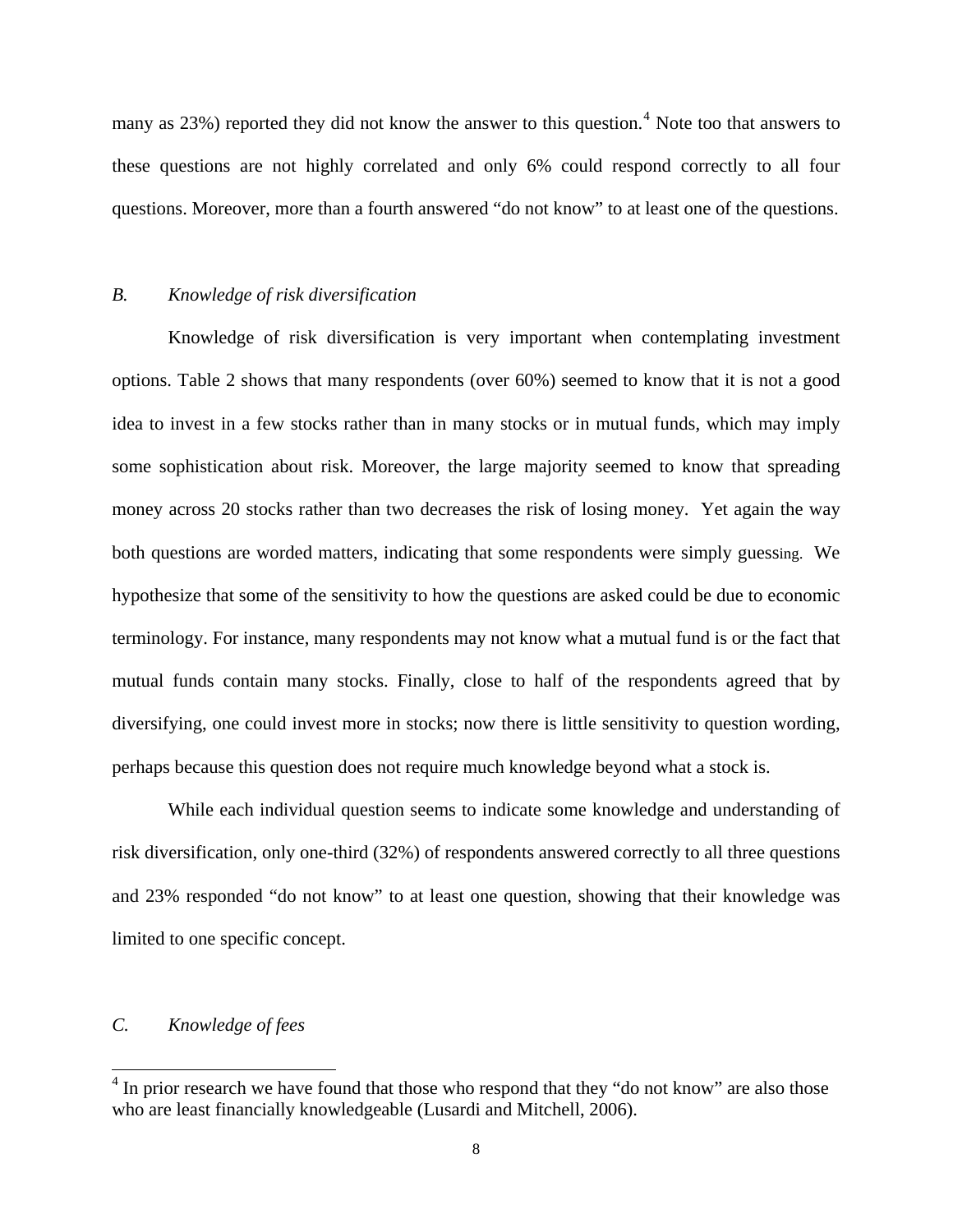Two questions in the module seek to assess peoples' knowledge of fees associated with investments; see Table 3. This is important since higher fees erode retirement wealth, yet prior studies have shown that investors often overlook fees when deciding how to invest (Choi, Laibson and Madrian, 2009; Mitchell, Todd and Bravo, 2008). In our sample, a sizable percentage (60%) seemed to know that mutual fund fees are important when investing for the long run, but the responses are sensitive to the wording of the questions, perhaps due to the fact that the respondent would have to know both about mutual funds and what investing for the long run means. Note also that a large majority of respondents found it difficult to locate mutual funds with annual fees of less than one percent of assets, suggesting that many respondents may not know about indexed funds. Moreover, only about one-quarter (28%) of respondents evinced some financial sophistication with respect to fees by answering both questions correctly, while more than 30% responded "do not know" to at least one of these two questions.

#### *D. Savvy/numeracy*

 While it is important to evaluate whether people know about fees, it is also important to know whether they pursue behaviors that could reduce fees. Table 4 shows what respondents knew regarding the question of whether "*to make money in the market they should not buy and sell stocks too often*." Most respondents (over 60%) seemed to be savvy with regard to buying and selling stocks. Similarly, many respondents (almost 70%) were savvy about life insurance and, for example, knew that replacing three years of income would be inadequate coverage for a family with a working husband and a wife who stays home to take care of young children. Most respondents also knew that using money in a bank account to pay off credit card debt is usually a good idea.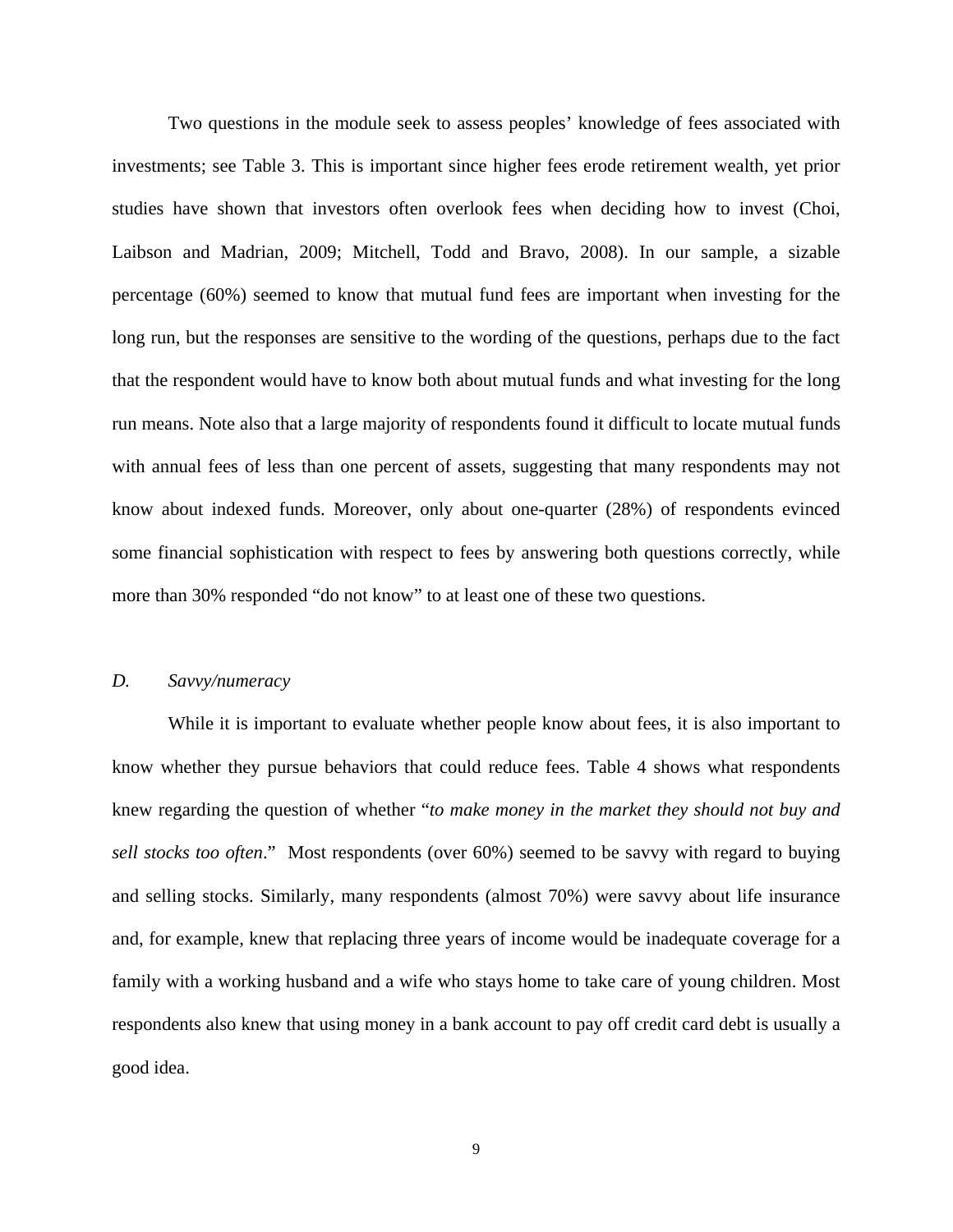Probably due to their simplicity, those questions elicit responses that are insensitive to question wording. This is, however, not the case for a different query asked to assess whether people know about the power of interest compounding and their ability to do rather complex calculations involving interest rates. Over half seemed to be able to figure out that an initial investment of \$1,000 would grow more than six-fold when invested at an interest rate of 10% for 30 years. Nevertheless the alternative wording generates different answers, so at least some were guessing. Moreover, only one quarter (22%) were able to give correct answers to all four questions, and another quarter (22%) responded with "do not know" to at least one of these questions.

#### *E. Attitudes toward investing and risk*

 Other questions in the module measure financial attitudes; see Table 5. One focuses on older persons' willingness to accept investment risk. It is interesting that a large majority of the older respondents (68%) did not agree that "*one should put all money into the safest investment and accept whatever return it pays*," a notable finding given the timing of the survey. And most respondents thought that even older retired households should hold some stocks, a finding very much in line with the willingness to accept some risk displayed in the responses to the first question. Many respondents were also aware that "*even if one is smart, it is very difficult to pick individual stocks that will have better than average returns."* In the latter case, however, responses were vastly different depending on how the question was asked. Most respondents also knew that investing in the stock market is better than buying lottery tickets, and that it is incorrect to think that one has to be taken advantage of when investing in the stock market.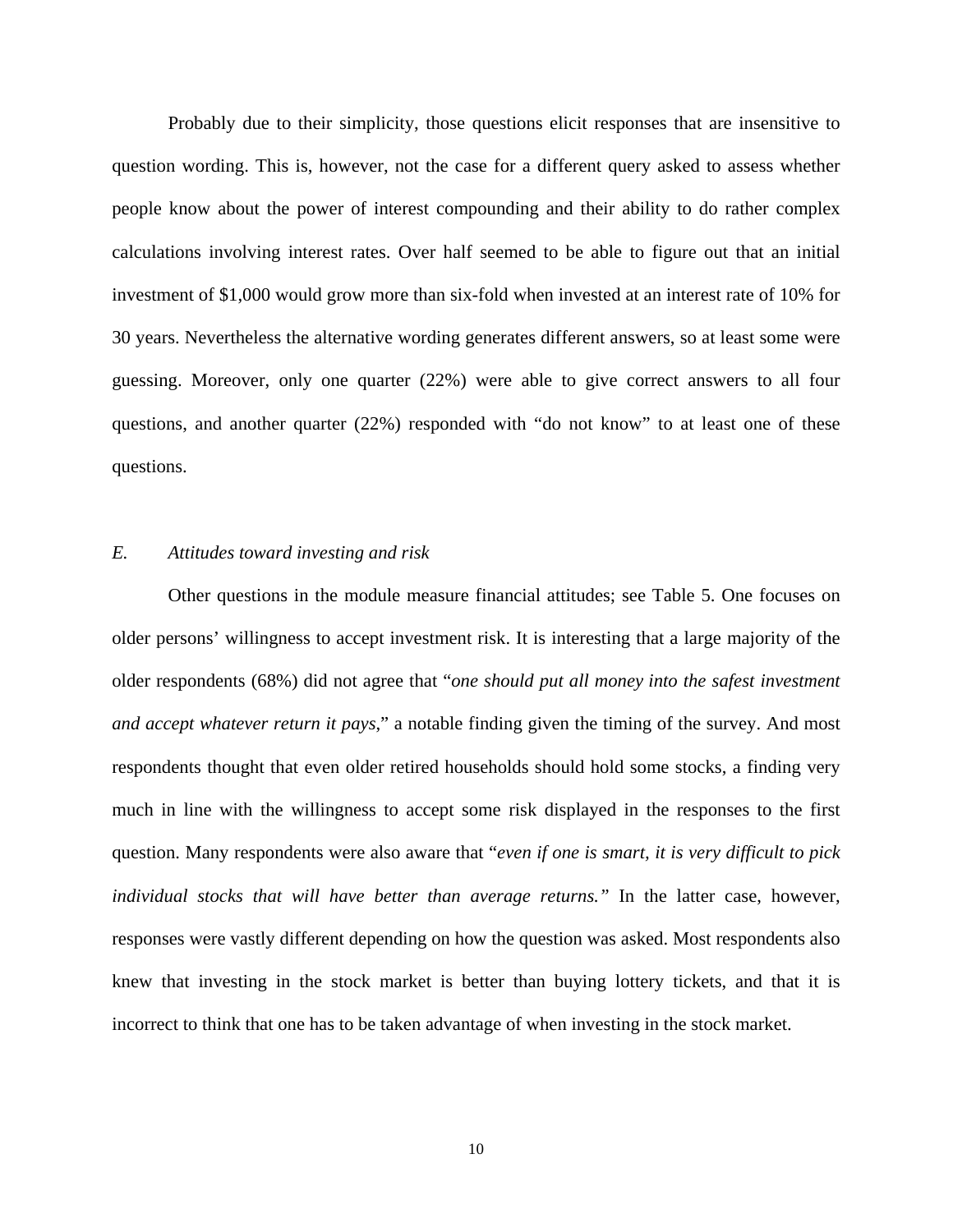While responses to these questions do seem to pick up some sophistication among respondents, the fact that the question wording matters so much casts some doubt on whether respondents were informed or simply guessing. Furthermore, since only one fifth of respondents could answer all questions correctly and one fifth responded "do not know" to at least one question, the evidence is indicative of widespread shortcomings in financial sophistication.

#### **WHO KNOWS THE LEAST?**

 As shown above, there is some evidence of financial sophistication when assessing the answers to a large set of questions, but sophistication seems limited to a specific concept and the fraction of respondents that can be considered sophisticated, at least judging from their responses to this set of questions, is hardly above 25%. Next we explore how responses to these questions vary by sex, education, age, and race/ethnicity.

 Table 6 shows that older women were substantially less likely than older men to report they understood the stock market reasonably well. And while they did not differ much in how they would invest in company stock, women were more likely to avoid investing in foreign stocks. Moreover, they were less likely to be knowledgeable about asset pricing, i.e., the relationship between bond prices and interest rates. They were also less knowledgeable than men about risk diversification; for example, they were less likely to know that spreading money across many stocks decreases the risk of losing money. This raises the question of whether some of the attitudes toward risk that women display are due to preferences or to financial sophistication.

 In terms of knowledge about fees, women were similar to men and sometimes they seemed to know more. Further, their financial savvy was similar to men's and in some cases,

11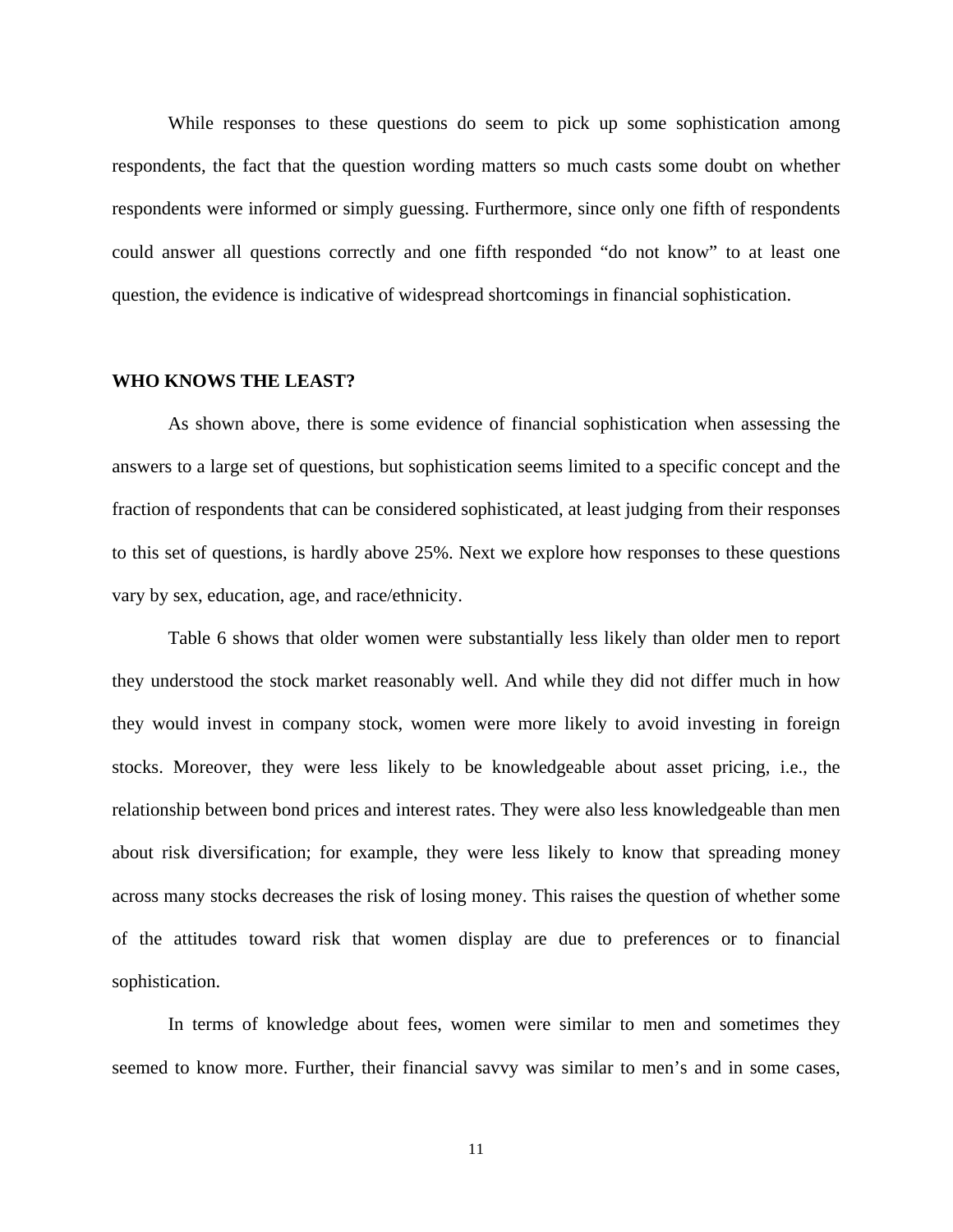they were more knowledgeable about adequate life insurance and how to be savvy about credit cards. Nevertheless, women performed substantially less well in terms of numeracy and complex calculations than men, confirming our findings from other surveys (Mitchell and Lusardi, 2006, 2008, 2009). We also note that the attitudes of women were not very different from those of men, and while women tended to score a little lower than men in these questions, differences were often not statistically significant.

 Overall, there was a gender gap in terms of financial sophistication between women and men. Women were less knowledgeable about some of the complex concepts of finance and investing, such as the working of the stock market, risk diversification, and asset pricing. They also had more difficulty in doing complex calculations. Because women were more likely to respond that they do not know the answers to the questions, they are more likely to be classified among those with low knowledge. Of course, awareness of lack of knowledge could help women acquire knowledge or become more active in seeking for help and counseling (Lusardi, Keller and Keller, 2008).

 Table 7 reports how financial sophistication varies by educational level. Overall, the proportion of sophisticated respondents increases monotonically as we move to higher educational attainment and it is highest for those with at least a college degree. Some of the differences are quite staggering. For example, only 14% of those with less than a high school degree stated that they know how the stock market works reasonably well. For those with at least a college degree the percentages are far higher, though even here, fewer than half agreed with this assessment. These are worrisome statistics, in view of the shift in responsibility from employers to workers for saving and investing retirement wealth. Similarly, only one third (31%) of respondents with less than a high school degree thought it was a good idea to invest in foreign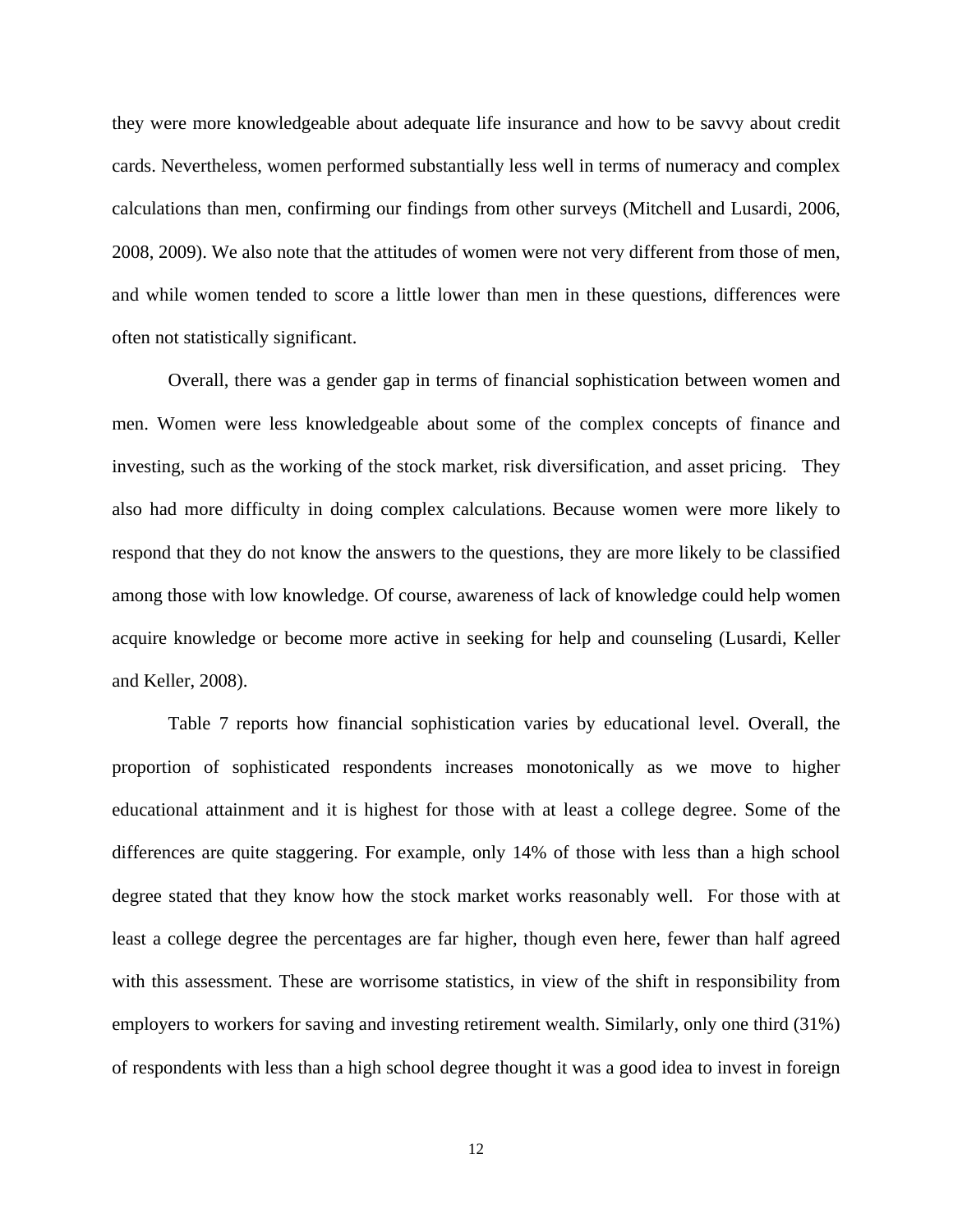stocks; the share increases steadily across higher levels of education and more than doubles (66%) among those with a college degree. This suggests that financial sophistication can be an important determinant not only of stock market participation but also of the types of portfolios that investors hold. Similarly, we find that the knowledge of asset pricing was very low among those with less than a high school degree (23.5%), while it increased to more than 50% for the college educated.

 Across all questions measuring risk diversification, there is a steep education gradient, so the financially sophisticated tend be the most educated. This is true even for questions that do not use economic terminology (e.g. do not require knowing what a mutual fund is and how it operates). For example, the least educated were much less likely to know that holding 20 rather than two stocks decreases the risk of losing a lot of money.

 With respect to fees, less educated respondents were unlikely to be aware of the importance of fees, but there are no significant differences across educational grouping as to the difficulty of finding low-cost mutual funds. We take this to imply that knowledge of indexed funds is not widespread even among the educated, and/or that search and time costs are high for most groups. Financial savvy was lower among those with less education; those respondents were less skillful in doing complex calculations and in credit card debt management, a finding consistent with other surveys (Lusardi and Tufano, 2009). It probably means that those with the least knowledge will pay higher interest rates on their debt. It may be that the tendency to invest in the safest investment is a proxy for having little knowledge, rather than risk aversion.

 Responses to the financial sophistication questions also differed across age groups; see Table 7. Few over age 75 understood the working of the stock market or were willing to buy foreign stock, perhaps reflecting the fact of limited exposure to stock markets. Knowledge about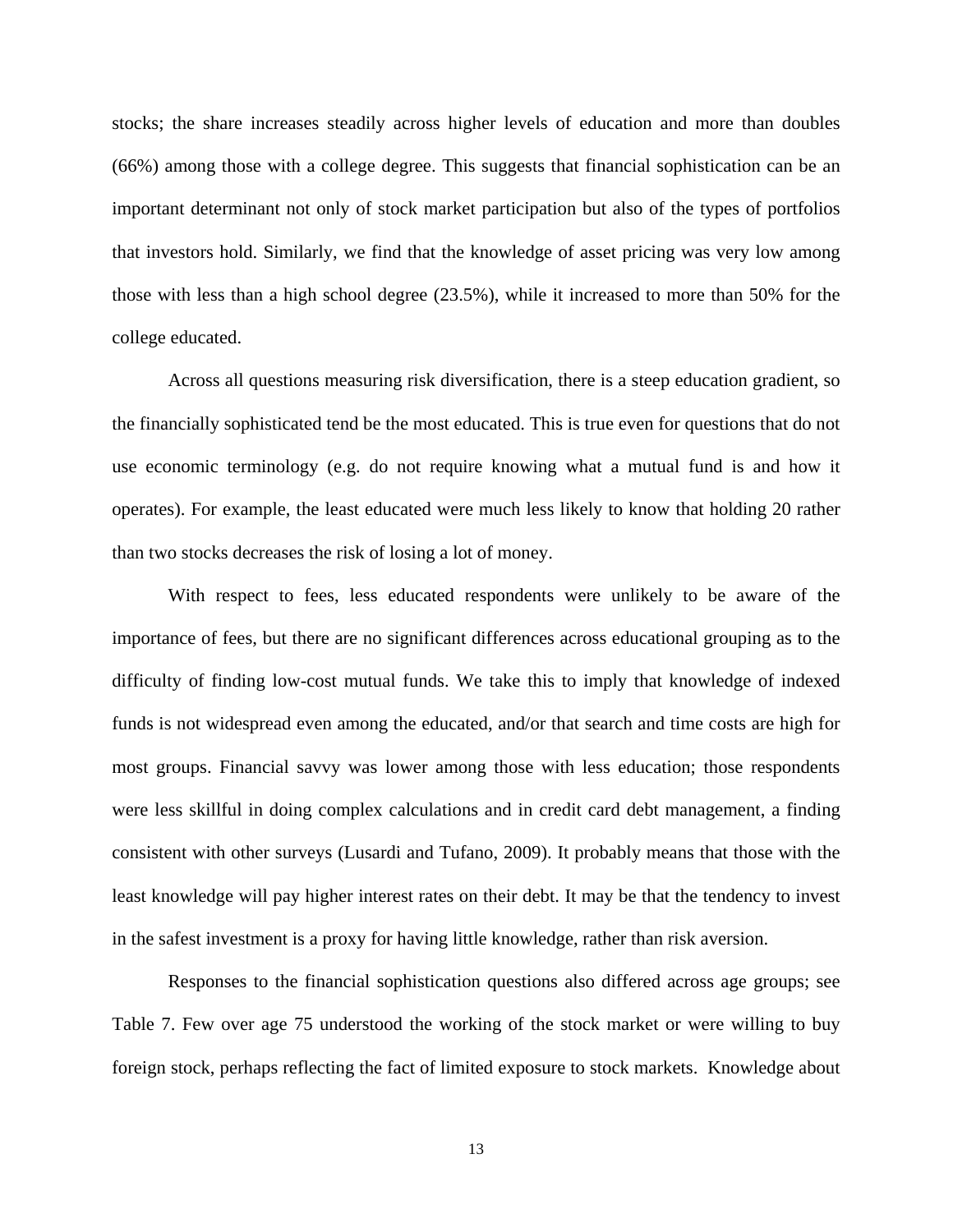risk diversification declined steadily with age: older respondents were much less likely to know how to decrease risk when investing in stocks, even when questions were phrased simply. Many respondents stated that fees were important, but older respondents found it more difficult to locate low-fee mutual funds. This might be due to their lesser facility with the internet or reduced cognitive ability. People age 75+ seemed less savvy as well; they were less likely to know that one loses money by trading stocks often or how to manage credit card debt, and they were less likely to be correct in complex calculations about interest compounding. Older investors were also more wary of being taken advantage of in the stock market, consistent with their lower levels of financial sophistication.

 In Table 9 we summarize differences across race/ethnicity. Knowledge about the stock market low was particularly low among African-Americans and Hispanics, where only 21% and 15%, respectively, reported that they understood the stock market reasonably well. This lesser knowledge was also apparent in responses to questions about company stock, foreign stocks, and asset pricing. Sharp differences in knowledge also emerged regarding risk diversification. Even when questions did not refer to concepts such as mutual funds, the percentage of respondents knowing about risk diversification was much lower among African-Americans and Hispanics. Nonwhites were also less likely to know about adequate life insurance, that stock market trading is costly, and that is a good idea to pay off credit cards with bank saving. They were also less likely to be correct in calculations involving interest compounding. Some of the answers to these questions may simply pick up the limited experience that respondents have with stocks and bonds, and also with credit cards. Note also that the attitudes of African-Americans and Hispanics differed markedly from those of White respondents. For example, Hispanics were substantially more likely to think they should put all of their money in the safest investment they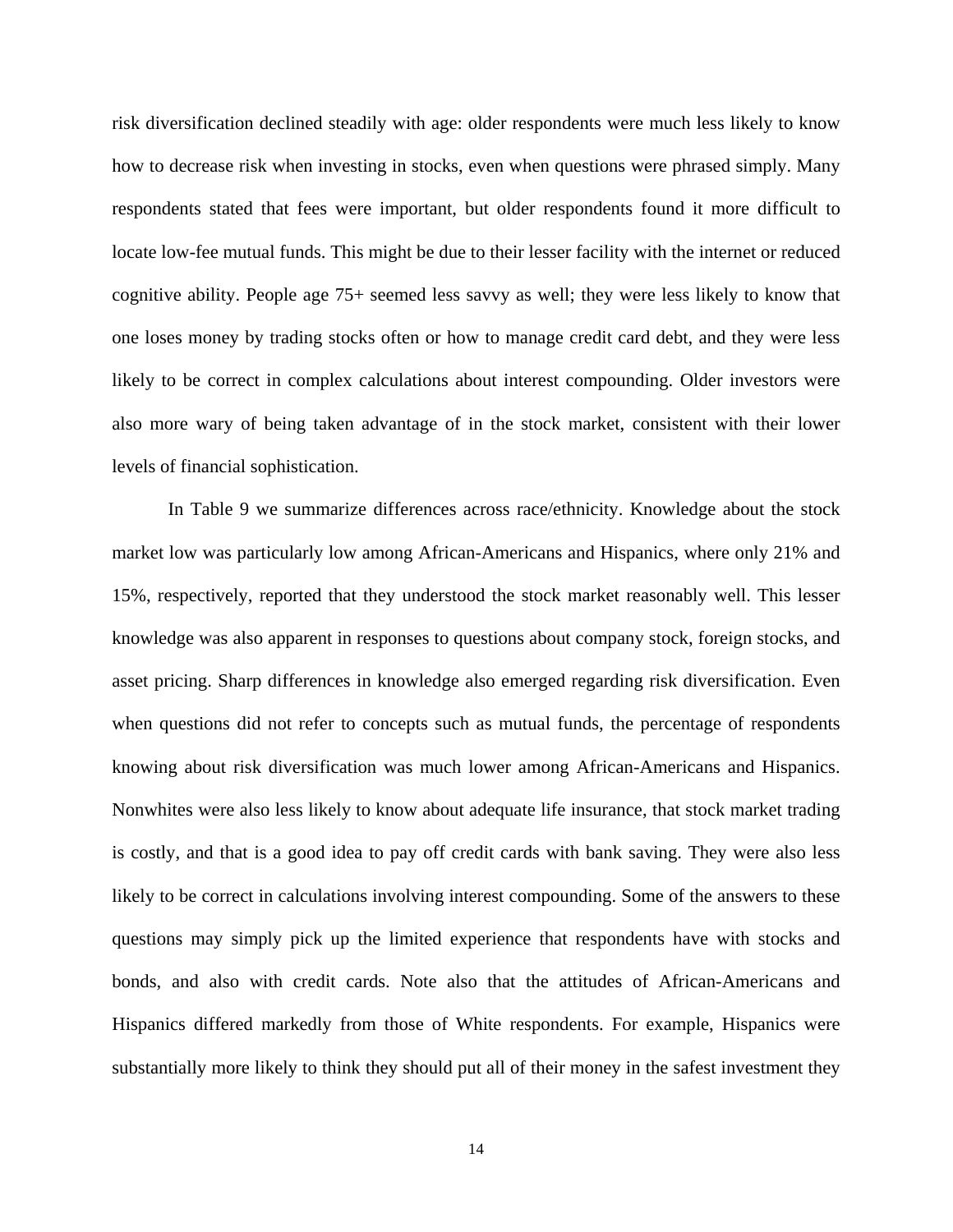can find and accept whatever return it pays. Moreover, they were more likely to think that *"investing in the stock market is no better than buying lottery tickets,"* and that *"there is no way to avoid people taking advantage of you if you invest in the stock market."* These findings are supportive of prior surveys on differences in financial literacy by race/ethnicity (Lusardi and Mitchell, 2006, 2007a, 2007b, 2009).

#### **IMPLICATIONS**

In this paper, and in much of our earlier work, we have found substantial shortfalls in older persons' levels of financial literacy and financial sophistication. The value-added of the present research is to illuminate key areas where more could be done to inform, educate, and deepen peoples' understanding of what must be done to diversify investments, reduce costs, and make retirement saving more effective. We have used an extensive module fielded in the 2008 HRS to explore knowledge about capital markets and risk diversification, knowledge of fees, financial savvy/numeracy, and attitudes toward investing and risk. We also exploit differences in question wording to gain insight into whether respondents are guessing or actually know the answers to the questions posed.

For this sample of older respondents over the age of 55, we find that people lack even a rudimentary understanding of stock and bond prices, risk diversification, portfolio choice, and investment fees. Furthermore, people that got one question correct were not particularly likely to get others correct, and "do not know" responses were quite widespread. Simpler questions that avoided economic jargon were easier to answer. We also conclude that the way in which the questions were framed mattered: for instance, 38% answered correctly when asked to opine on the following statement:*"it is easy to pick individual company stock that will have better than* 

15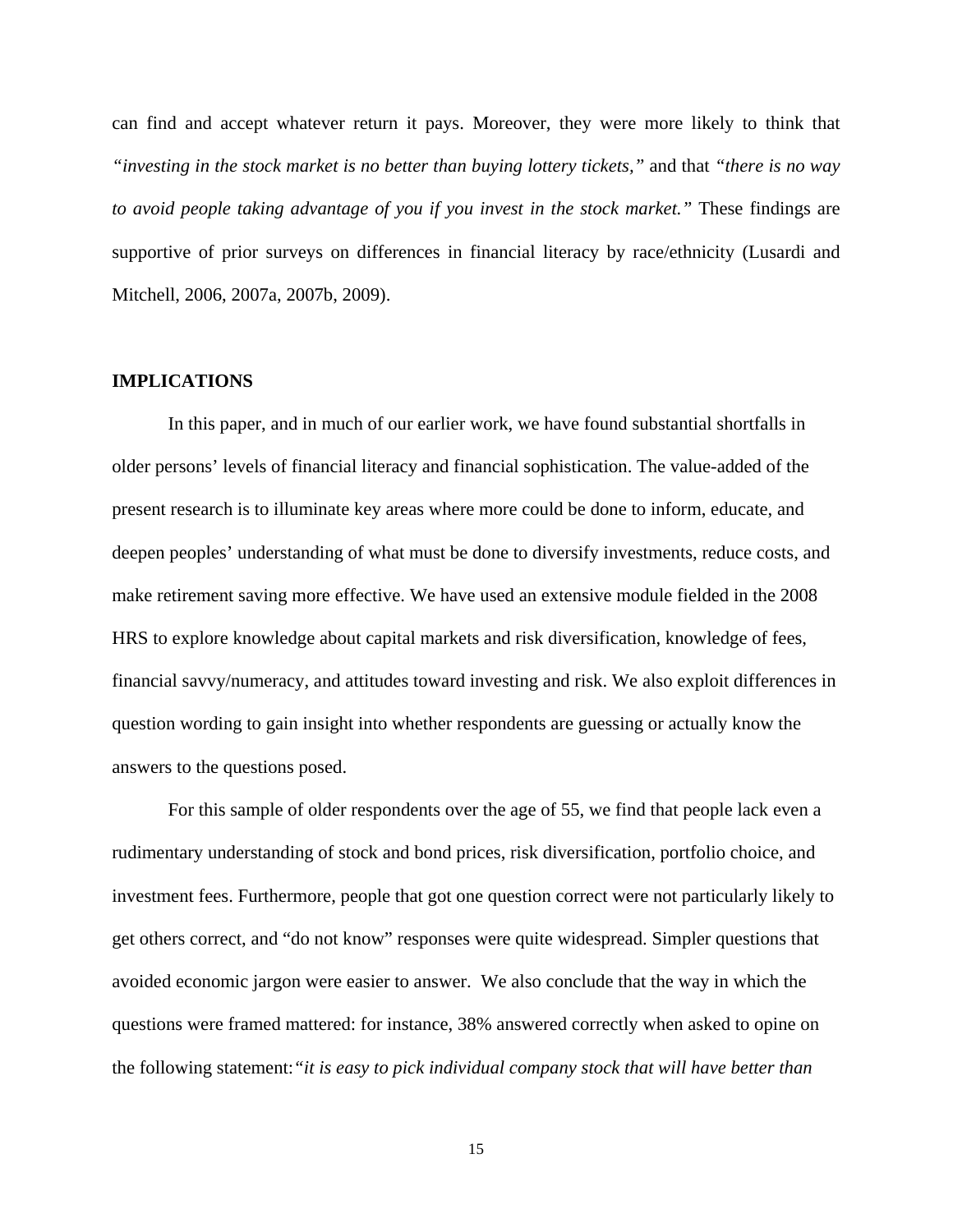*average returns"* whereas 74% answered correctly when the reverse wording was offered "*it is hard to pick individual company stock that will have better than average returns*." This suggests that more research is needed on the way in which financial sophistication questions are framed, to evaluate whether and how to help people develop a fuller understanding of how retirement saving and investment work.

This analysis may be of use to policymakers working to enhance retirement security. It is clear that employees and retirees are increasingly being asked to take on tasks requiring financial sophistication, including making saving, investment, and dissaving decisions for retirement. Our research suggests that it may be particularly important to build retirement human capital via seminars, educational programs, and retirement planning products. Nevertheless, one-size-fits-all programs are unlikely to successfully address saving shortfalls particularly among the elderly, given the very different patterns we have discerned by sex, age, educational levels, and race/ethnicity. Instead, programs must be targeted so as to address fundamental differences in preferences, saving needs, and financial knowledge as well as sophistication.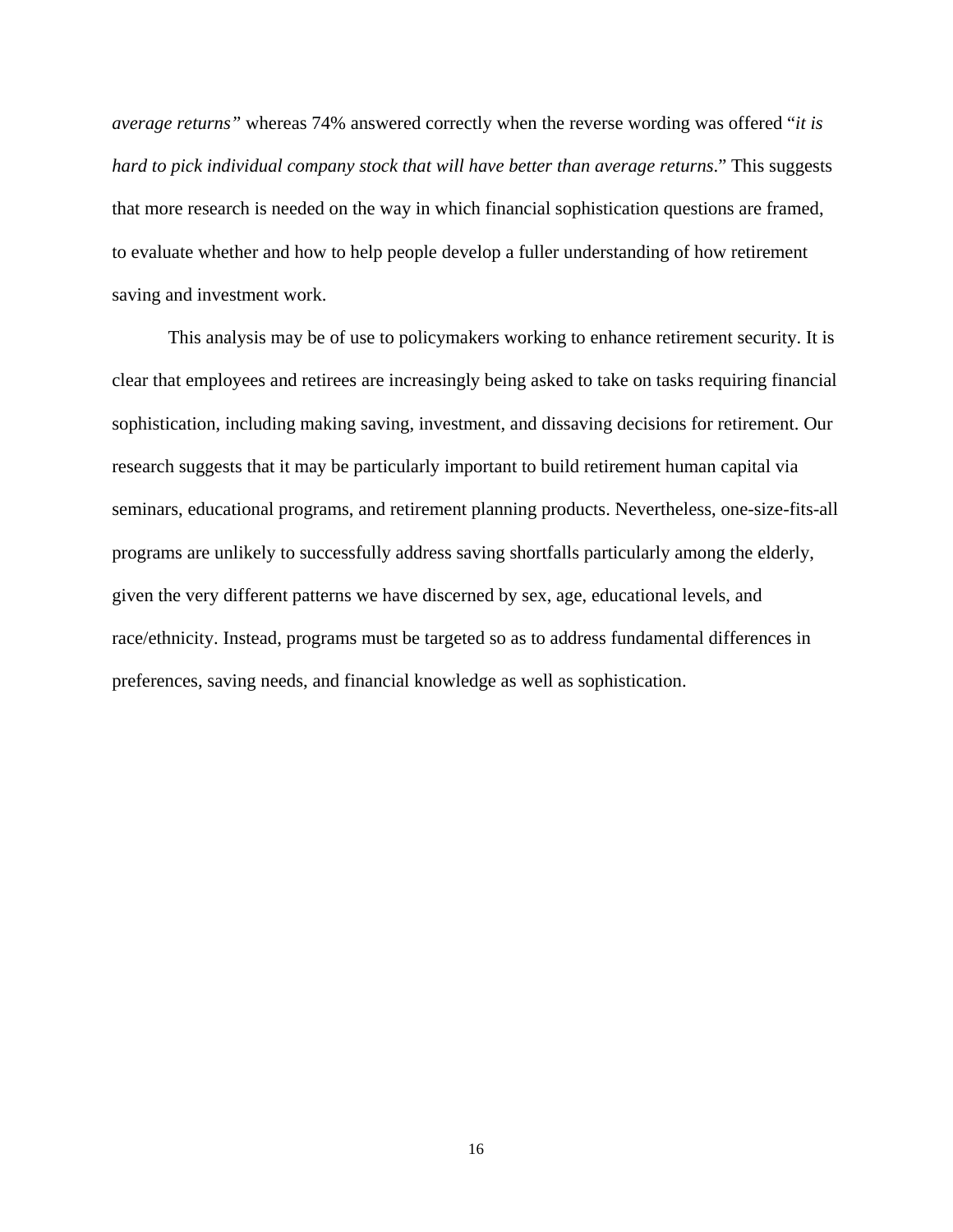## **APPENDIX**

The specific questions we used in this analysis, along with their question numbers as reported in the Special Purpose Module for HRS 2008, are listed as below.

Additional information on the module is available at [http://hrsonline.isr.umich.edu/modules/meta/2008/core/qnaire/online/Module8\\_FinancialSophisti](http://hrsonline.isr.umich.edu/modules/meta/2008/core/qnaire/online/Module8_FinancialSophistication.pdf) [cation.pdf](http://hrsonline.isr.umich.edu/modules/meta/2008/core/qnaire/online/Module8_FinancialSophistication.pdf)

## **V406**\_ALL MONEY SAFEST

Please indicate whether you think each statement is true or false. If you are not sure, give your best guess. You should put all your money into the safest investment you can find and accept whatever return it pays. /"All money in safest investment"

## **V407**\_UNDERSTAND STOCK MARKET

(Please indicate whether you think each statement is true or false. If you are not sure, give your best guess.) I understand the stock market reasonably well. /"Understand stock market well"

### **V408**\_INVESTCOMPANY STOCK

An employee of a company with publicly traded stock should have [a lot/little or none] of his or her retirement savings in the company's stock. /"Should employee invest in company stock"

## **V409**\_AVOID FOREIGNS TOCKS

It is [best to avoid owning/a good idea to own] stocks of foreign companies. /"Should own foreign stocks"

#### **V410**\_RETIRED HOLD STOCKS

[Even older/Older] retired people should [hold some/not hold any] stocks. /"Should older people hold stocks"

#### **V411**\_INVEST FEW STOCKS

(Please indicate whether you think each statement is true or false. If you are not sure, give your best guess.) You should invest [most of your money in a few good stocks that you select rather than in lots of stocks or in mutual funds/

in either mutual funds or a large number of different stocks instead of just a few stocks].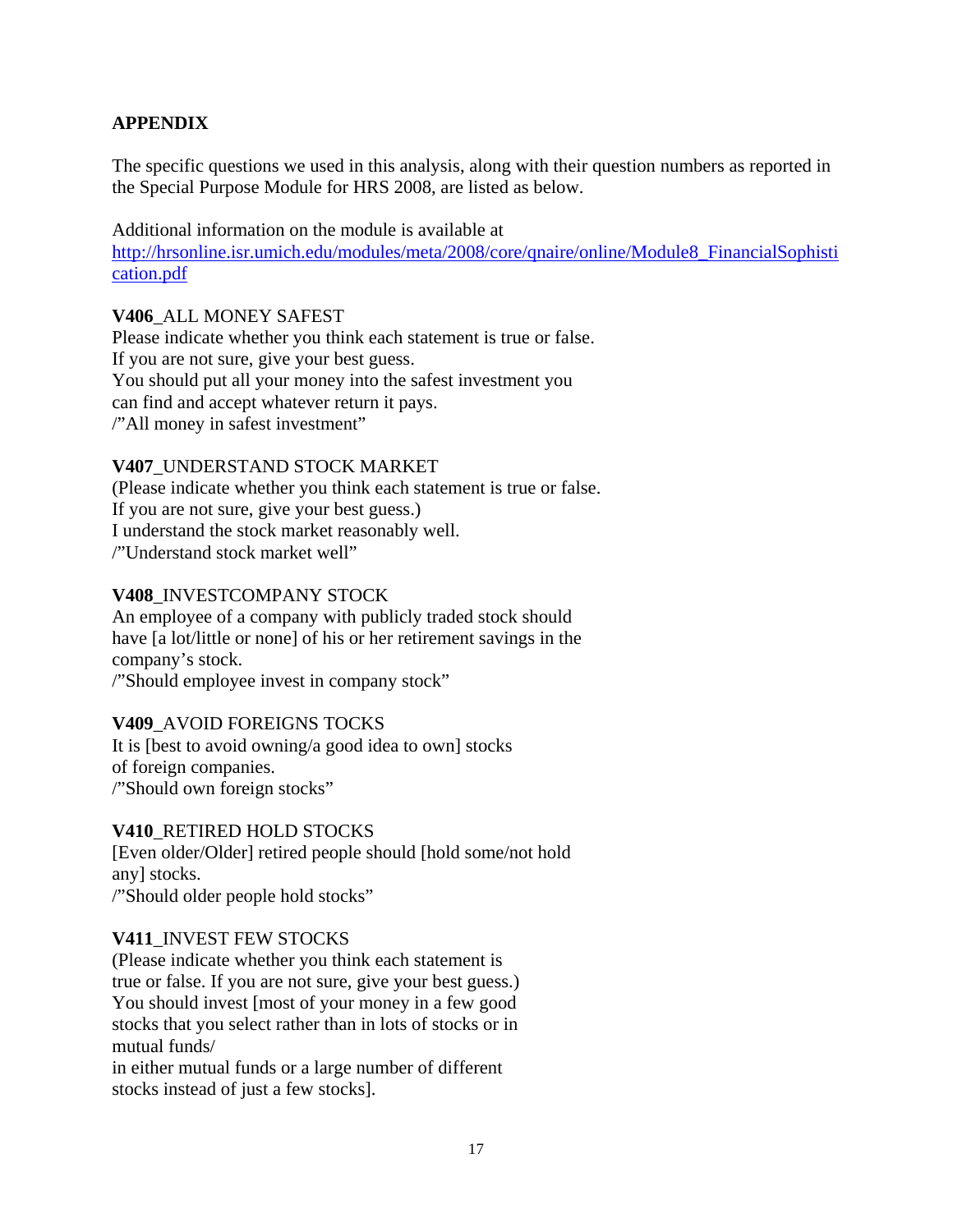/"Invest in few vs many stocks"

## **V412**\_BUY SELL STOCK SOFTEN To make money in the stock market, you [should not/have to] buy and sell stocks [too/ ] often. /"Buy and sell often"

## **V413**\_ENOUGH LIFE INSURANCE

For a family with a working husband and a wife staying home to take care of their young children, life insurance that will replace three years of income is [not/more than] enough life insurance. /"How much life insurance"

## **V414**\_SELLS TOCKS VALUE UP DOWN

If you have to sell one of your stocks, you should sell one which has gone [up/down] in price rather than one which has gone [down/up]. /"Sell when stocks up or down"

## **V415**\_IMPORTANCE ANNUAL FEES

If you invest for the long run, the annual fees of mutual funds are [unimportant/important]. /"Importance of annual fees"

## **V416**\_BOND VALUE VS INTEREST RATE

(Please indicate whether you think each statement is true or false. If you are not sure, give your best guess.) If the interest rate falls, bond prices will [rise/fall]. /"Bond value vs interest rate change"

## **V417**\_STOCK RISK SPREAD

When an investor spreads money between 20 stocks, rather than 2, the risk of losing a lot of money [decreases/increases]. /"Risk vs number of stocks"

## **V418**\_ASSETS ANNUAL FEES

It is [hard/easy] to find mutual funds that have annual fees of less than one percent of assets. /"Low annual fees hard or easy to find"

## **V419**\_DIVERSIFY STOCKS

The more you diversify among stocks, the [more/less] of your money you [can/should] invest in stocks.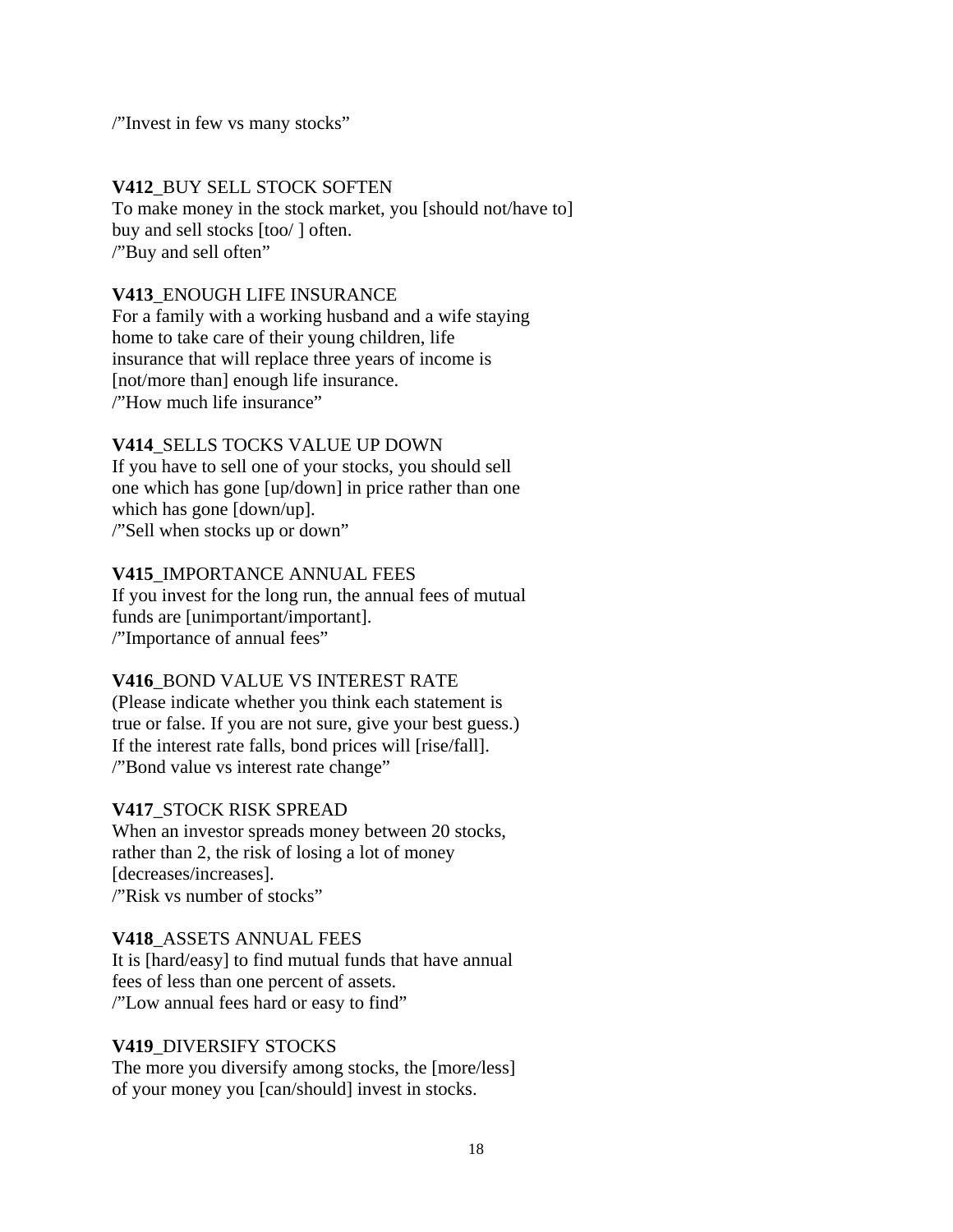/"Amount invest vs stock diversification"

## **V420**\_SELECT FOR GOOD RETURN

(Please indicate whether you think each statement is true or false. If you are not sure, give your best guess.) [If/Even if] you are smart, it is [easy/hard] to pick individual company stocks that will have better than average returns.

/"Pick stocks with good returns"

## **V421**\_INVESTMENT EQUALS LOTTERY

Financially, investing in the stock market is [no better/better] than buying lottery tickets. /"Stock market like lottery"

## **V422**\_USE SAVINGS PAY OFF CC DEBT

Using money in a bank savings account to pay off credit card debt is usually a [good/bad] idea. /"Use savings pay off credit card debt"

## **V423**\_GROWTH OF INVESTMENT

If you start out with \$1,000 and earn an average return of 10% per year for 30 years, after compounding, the initial \$1,000 will have grown to [more/less] than \$6,000.

/"Growth of investment"

## **V424**\_ADVISOR UNFAIR ADVANTAGE

[There is no way to avoid people taking advantage of you if you invest in the stock market./ It's possible to invest in the stock market in a way that makes it hard for people to take unfair advantage of you.] /"Do advisors take unfair advantage"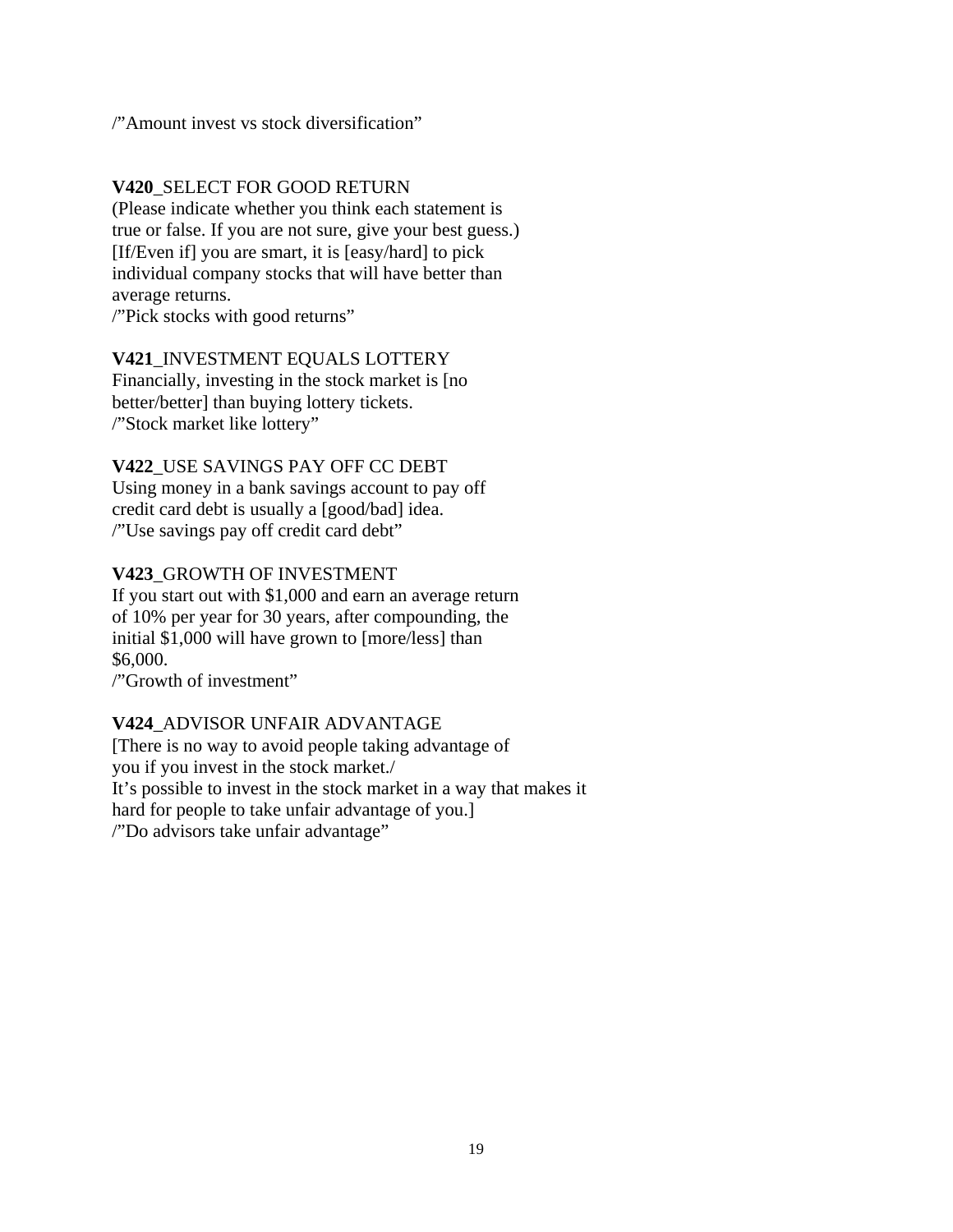#### **REFERENCES**

Campbell, John (2006), "Household Finance," *Journal of Finance*, 61, pp.1553-1604.

- Choi, James, David Laibson and Brigitte Madrian (2009), "Why Does the Law of One Price Fail? An Experiment on Index Mutual Fund," Working Paper, Harvard University and forthcoming in the *Review of Financial Studies*.
- French, Kenneth and James Poterba (1991), "Investor Diversification and International Equity Markets," *American Economic Review* 81, 222-226.
- Hilgert, Marianne, Jeanne Hogarth, and Sondra Beverly (2003), "Household Financial Managament: The Connection between Knowledge and Behavior," *Federal Reserve Bulletin,* 309-32.
- Kimball, Miles and Tyler Shumway (2006), "Investor Sophistication and the Participation, Home Bias, Diversification, and Employer Stock Puzzle," mimeo, University of Michigan.
- Lusardi, Annamaria (2008a), "Household Saving Behavior: The Role of Financial Literacy, Information and Financial Education Programs," NBER Working Paper No 13824, and forthcoming in *Implications of Behavioral Economics for Economic Policy.*
- Lusardi, Annamaria (2008b), "Financial Literacy: An Essential Tool for Informed Consumer Choice?," Working Paper, Dartmouth College. http://www.dartmouth.edu/~alusardi/Papers/Literacy\_ConsumerChoice.pdf
- Lusardi, Annamaria and Olivia S. Mitchell (2006), "Financial Literacy and Planning: Implications for Retirement Wellbeing," MRRC Working Paper n. 2006-144.
- Lusardi, Annamaria and Olivia S. Mitchell (2007a), "Baby Boomer Retirement Security: The Role of Planning, Financial Literacy, and Housing Wealth," *Journal of Monetary Economics,* 54, pp. 205-224.
- Lusardi, Annamaria and Olivia Mitchell (2007b), "Financial Literacy and Retirement Preparedness: Evidence and Implications for Financial Education," *Business Economics*, January 2007, pp. 35-44.
- Lusardi, Annamaria and Olivia Mitchell (2007c), "Financial Literacy and Retirement Planning: New Evidence from the Rand American Life Panel," MRRC Working Paper n. 2007-157.
- Lusardi, Annamaria and Olivia Mitchell (2008a), "Planning and Financial Literacy. How Do Women Fare?," *American Economic Review*, May 2008.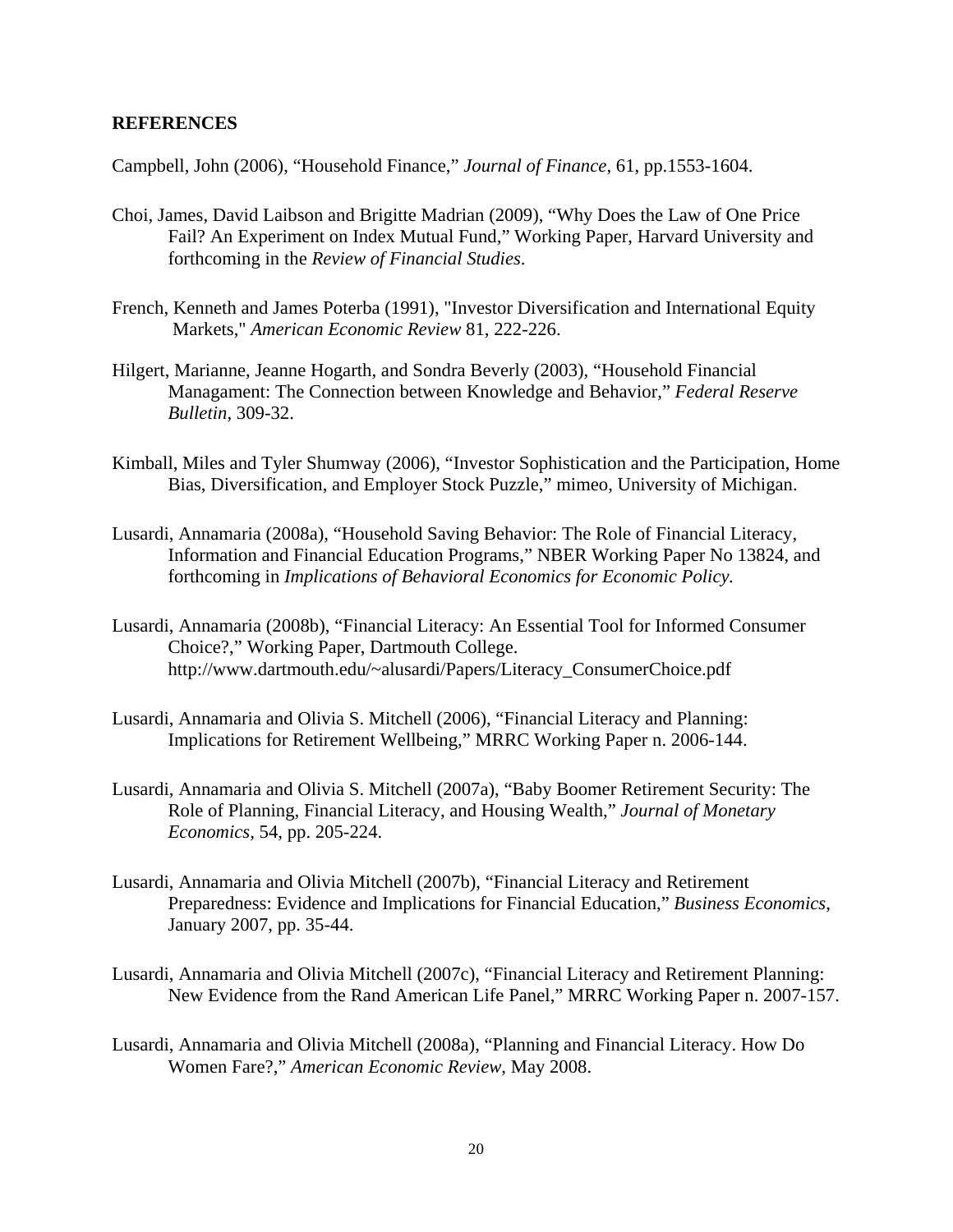- Lusardi, Annamaria and Olivia Mitchell (2008b), "How Much Do People Know About Economics and Finance? Financial Illiteracy and the Importance of Financial Education," *Policy Brief* n. 5, MRRC, March 2008.
- Lusardi, Annamaria and Olivia Mitchell (2009), "How Ordinary Consumers Make Complex Economic Decisions: Financial Literacy and Retirement Readiness," NBER Working Paper n. 15350.
- Lusardi, Annamaria, Olivia Mitchell, and Vilsa Curto (2009), "Financial Literacy Among the Young: Evidence and Implications for Consumer Policy," NBER Working Paper n. 15352.
- Lusardi, Annamaria and Peter Tufano (2009), "Debt Literacy, Financial Experience, and Overindebtedness," NBER Working Paper n. 14808.
- Mitchell, Olivia S., Petra Todd, and David Bravo. (2008). "Learning from the Chilean Experience: The Determinants of Pension Switching." In Annamaria Lusardi, Ed. *Overcoming the Saving Slump: Making Financial Education and Saving Programs More Effective*. University of Chicago Press, 301-323.
- Moore, Danna (2003), "Survey of Financial Literacy in Washington State: Knowledge, Behavior, Attitudes, and Experiences," Technical Report n. 03-39, Social and Economic Sciences Research Center, Washington State University.
- Smith, Barbara and Fiona Stewart (2008), "Learning from the Experience of OECD Countries: Lessons for Policy, Programs and Evaluations." In Annamaria Lusardi, Ed. *Overcoming the Saving Slump: How to Increase the Effectiveness of Financial Education and Saving Programs*, University of Chicago Press, 345-367.
- van Rooij, Maarten, Annamaria Lusardi and Rob Alessie (2007), "Financial Literacy and Stock Market Participation," MRRC Working Paper n. 2007-162.
- Yoong, Joanne (2007), "Financial Illiteracy and Stock Market Participation," mimeo, Stanford University.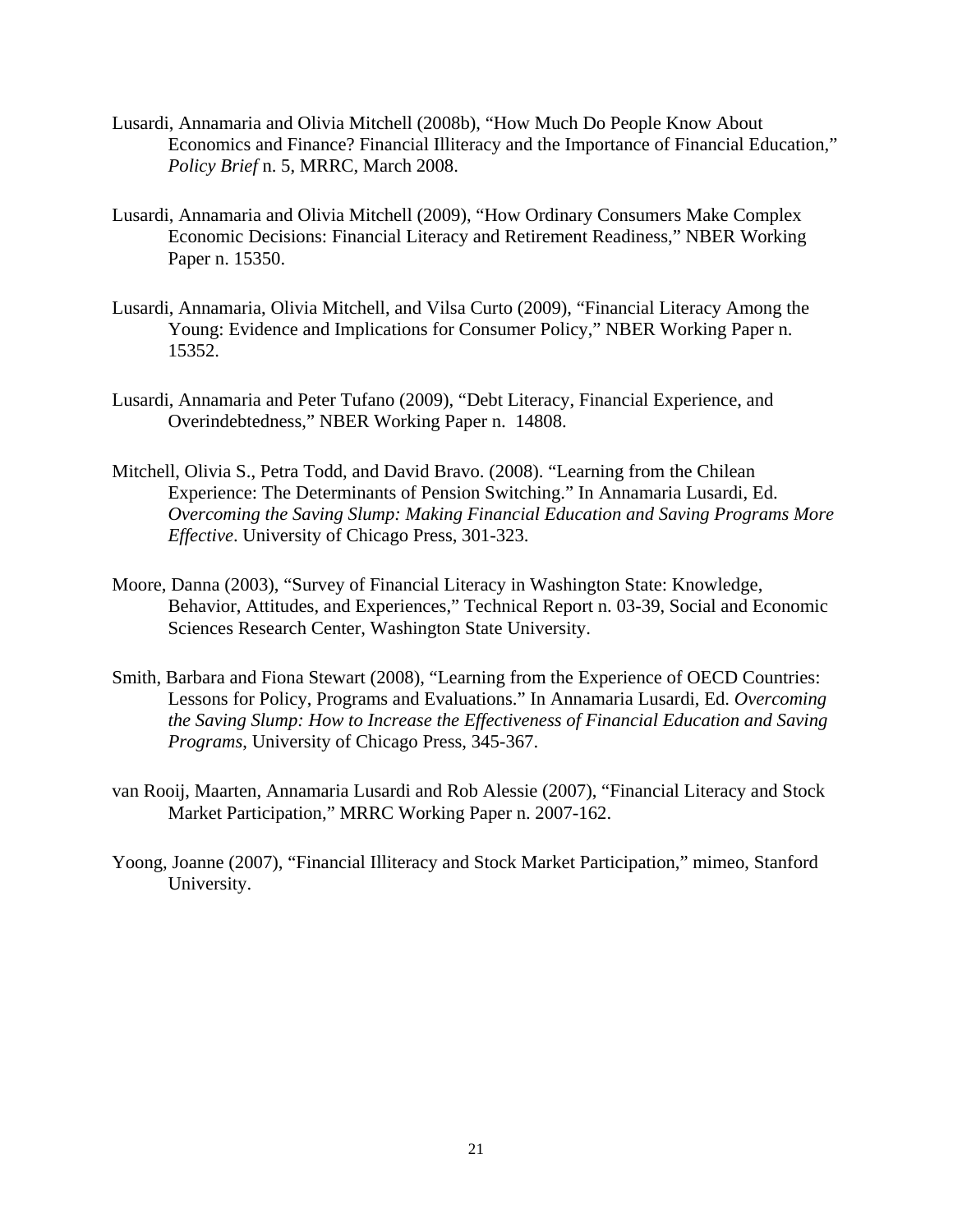|                                          | Sophisticated | Unsophisticated | DK   | RF  | N    |
|------------------------------------------|---------------|-----------------|------|-----|------|
| LV407                                    | 29.9          | 69.4            | 0.6  | 0.2 | 1332 |
|                                          |               |                 |      |     |      |
| LV408a                                   | 72.1          | 21.1            | 6.7  | 0.2 | 647  |
| LV408b                                   | 33.4          | 56.2            | 9.5  | 0.9 | 685  |
| LV408p                                   | 52.0          | 39.3            | 8.1  | 0.6 | 1332 |
| Pearson chi $2(3) = 155.2645$ Pr = 0.000 |               |                 |      |     |      |
|                                          |               |                 |      |     |      |
| LV409a                                   | 57.0          | 36.3            | 6.2  | 0.4 | 647  |
| LV409b                                   | 45.1          | 46.7            | 7.7  | 0.5 | 685  |
| LV409p                                   | 50.9          | 41.7            | 7.0  | 0.4 | 1332 |
| Pearson chi $2(3) = 36.1794$ Pr = 0.000  |               |                 |      |     |      |
|                                          |               |                 |      |     |      |
| LV416a                                   | 44.5          | 31.8            | 23.0 | 0.7 | 647  |
| LV416b                                   | 35.8          | 43.8            | 19.6 | 0.8 | 685  |
| LV416p                                   | 40.0          | 38.0            | 21.2 | 0.8 | 1332 |
| Pearson chi $2(3) = 21.5366$ Pr = 0.000  |               |                 |      |     |      |

## Table 1: Knowledge of Capital Markets

Note: "a" denotes responses to the first wording of the question, "b" denotes responses to the second wording of the question, and "p" denotes pooled responses across question wordings.  $DK = don't know$ ;  $RF =$  refuse. N = number of observations. For specific question order and variable names see the Appendix.

| <b>Number of Sophisticated Responses</b> |      |                          |      |     |  |
|------------------------------------------|------|--------------------------|------|-----|--|
|                                          |      |                          |      |     |  |
| 16.9                                     | 25.4 | 31.6                     | 20.3 | 5.8 |  |
|                                          |      | At Least One DK Response |      |     |  |
|                                          |      |                          |      |     |  |
|                                          |      | 25.4                     |      |     |  |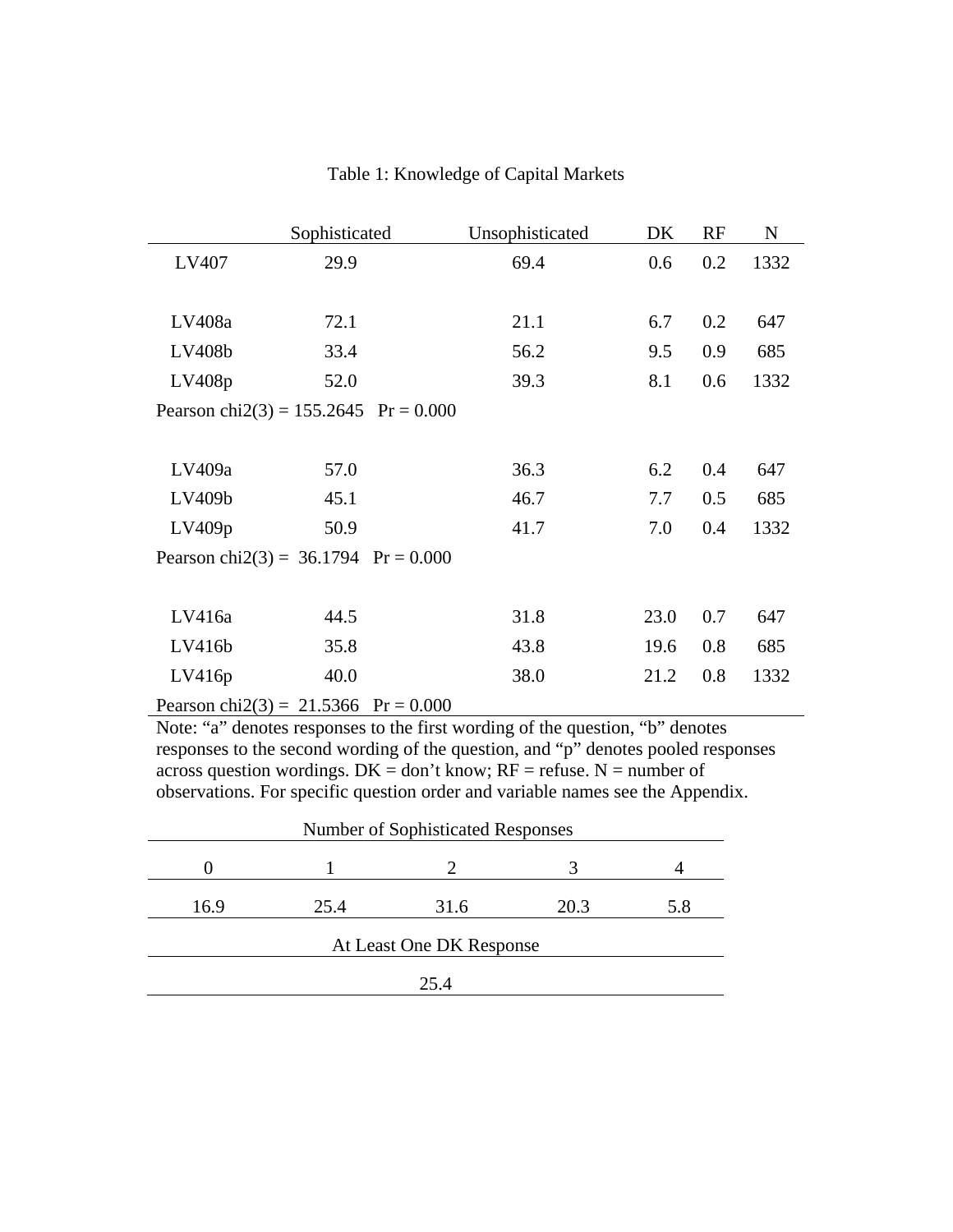|                             | Sophisticated                           | Unsophisticated | DK.  | RF  | $\mathbf N$ |
|-----------------------------|-----------------------------------------|-----------------|------|-----|-------------|
| LV411a                      | 60.3                                    | 31.7            | 7.7  | 0.3 | 647         |
| LV411b                      | 69.0                                    | 21.8            | 8.5  | 0.7 | 685         |
| LV411p                      | 64.8                                    | 26.6            | 8.1  | 0.5 | 1332        |
|                             | Pearson chi $2(3) = 17.9071$ Pr = 0.000 |                 |      |     |             |
|                             |                                         |                 |      |     |             |
| LV417a                      | 61.5                                    | 25.4            | 12.4 | 0.7 | 647         |
| LV417b                      | 60.5                                    | 28.3            | 10.1 | 1.1 | 685         |
| LV417p                      | 61.0                                    | 26.9            | 11.2 | 0.9 | 1332        |
|                             | Pearson chi2(3) = $2.6492$ Pr = 0.449   |                 |      |     |             |
|                             |                                         |                 |      |     |             |
| LV419a                      | 45.5                                    | 33.1            | 20.6 | 0.9 | 647         |
| LV419b                      | 54.6                                    | 25.2            | 19.1 | 1.1 | 685         |
| LV419p                      | 50.2                                    | 29.0            | 19.8 | 1.0 | 1332        |
| Pearson chi $2(3) = 2.0591$ | $Pr = 0.560$                            |                 |      |     |             |

Table 2: Risk Diversification

|     | <b>Number of Sophisticated Responses</b> |      |      |
|-----|------------------------------------------|------|------|
|     |                                          |      |      |
| 155 | 24.6                                     | IX 3 | 31.6 |

| At Least One DK Response |  |  |  |
|--------------------------|--|--|--|
|                          |  |  |  |
| 23.1                     |  |  |  |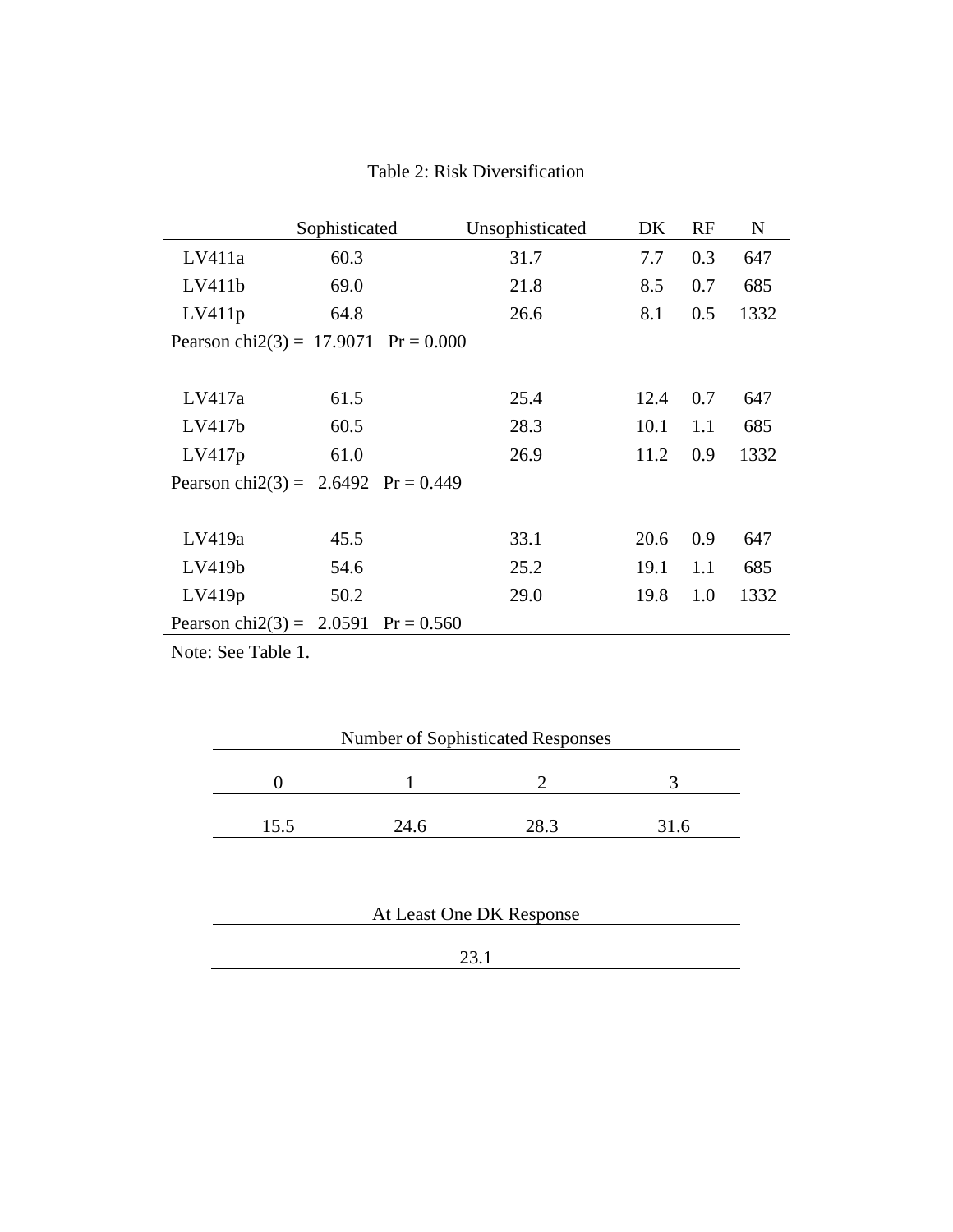# Table 3: Knowledge of Fees

|                                          | Sophisticated                           | Unsophisticated | DK.  | RF  | $\mathbf N$ |  |
|------------------------------------------|-----------------------------------------|-----------------|------|-----|-------------|--|
| LV415a                                   | 60.2                                    | 27.0            | 12.4 | 0.4 | 647         |  |
| LV415b                                   | 71.3                                    | 14.9            | 12.5 | 1.2 | 685         |  |
| LV415p                                   | 66.0                                    | 20.7            | 12.5 | 0.8 | 1332        |  |
|                                          | Pearson chi $2(3) = 39.5088$ Pr = 0.000 |                 |      |     |             |  |
|                                          |                                         |                 |      |     |             |  |
| LV418a                                   | 42.8                                    | 30.0            | 26.4 | 0.9 | 647         |  |
| LV418b                                   | 36.2                                    | 32.3            | 30.4 | 1.1 | 685         |  |
| LV418p                                   | 39.4                                    | 31.2            | 28.5 | 1.0 | 1332        |  |
|                                          | Pearson chi2(3) = $6.9810$ Pr = 0.073   |                 |      |     |             |  |
| Note: See Table 1.                       |                                         |                 |      |     |             |  |
| <b>Number of Sophisticated Responses</b> |                                         |                 |      |     |             |  |
| $\overline{0}$                           | 1                                       | 2               |      |     |             |  |
|                                          |                                         |                 |      |     |             |  |

| $- - -$ | a l<br>$\ddotsc$ | $- \cdot \cdot \cdot$ |
|---------|------------------|-----------------------|
|         |                  |                       |

| At Least One DK Response |
|--------------------------|
|                          |
| 30.6                     |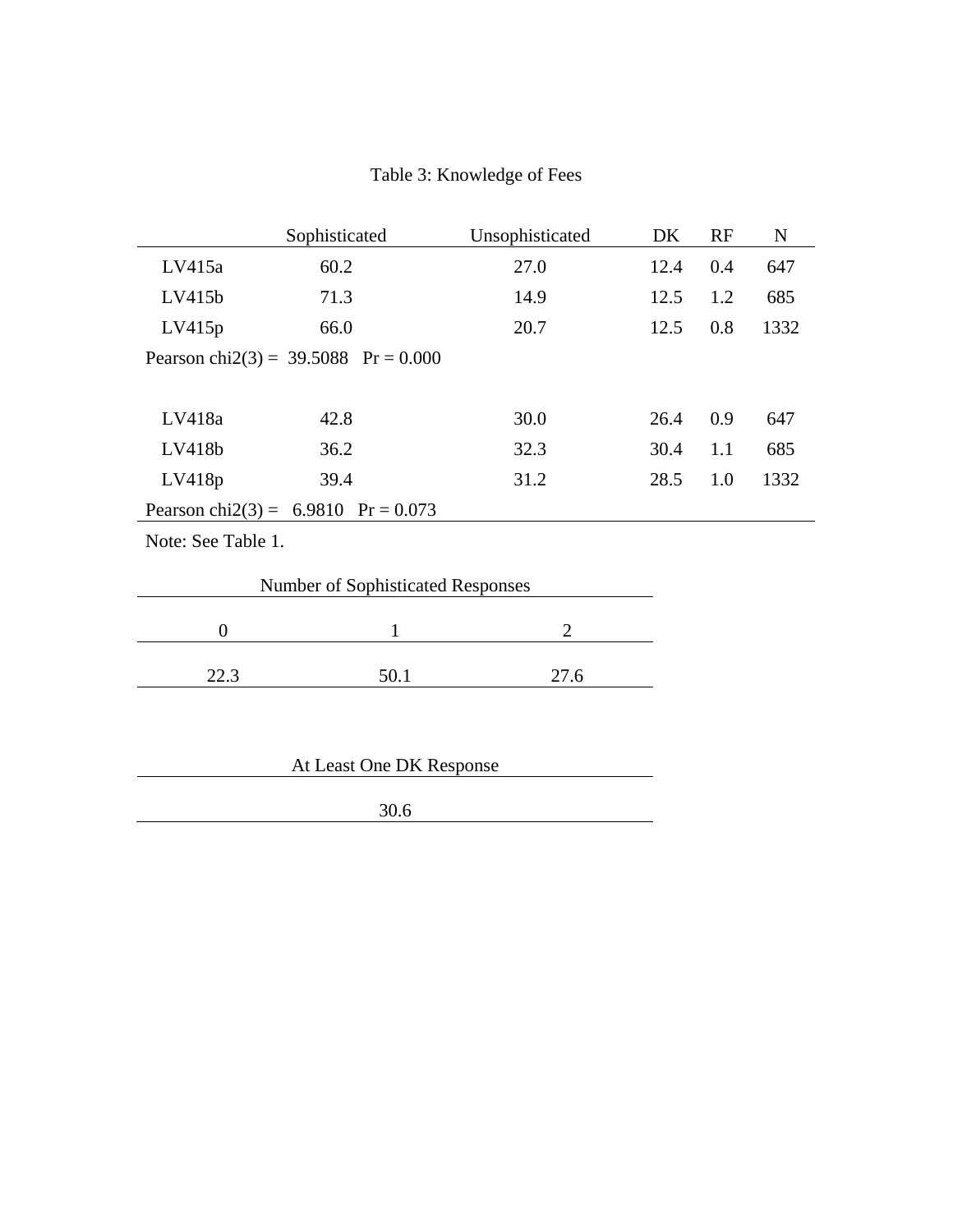Table 4: Savvy and Numeracy

|                                        | Sophisticated |                          | Unsophisticated                   | DK   | RF   | ${\bf N}$ |
|----------------------------------------|---------------|--------------------------|-----------------------------------|------|------|-----------|
| LV412a                                 | 62.5          |                          | 29.9                              | 7.3  | 0.3  | 647       |
| LV412b                                 | 63.2          |                          | 28.4                              | 7.5  | 0.9  | 685       |
| LV412p                                 | 62.8          |                          | 29.1                              | 7.4  | 0.6  | 1332      |
| Pearson chi $2(3) =$                   |               | 1.6367 $Pr = 0.651$      |                                   |      |      |           |
|                                        |               |                          |                                   |      |      |           |
| LV413a                                 | 70.3          |                          | 23.6                              | 5.8  | 0.4  | 647       |
| LV413b                                 | 69.2          |                          | 22.0                              | 8.0  | 0.8  | 685       |
| LV413p                                 | 69.7          |                          | 22.7                              | 6.9  | 0.6  | 1332      |
| Pearson chi $2(3) =$                   | 2.9379        | $Pr = 0.401$             |                                   |      |      |           |
|                                        |               |                          |                                   |      |      |           |
| LV422a                                 | 60.0          |                          | 33.7                              | 5.6  | 0.7  | 647       |
| LV422b                                 | 56.8          |                          | 38.9                              | 3.5  | 0.9  | 685       |
| LV422p                                 | 58.3          |                          | 36.4                              | 4.5  | 0.8  | 1332      |
| Pearson chi $2(3) =$                   | 3.4811        | $Pr = 0.323$             |                                   |      |      |           |
|                                        |               |                          |                                   |      |      |           |
| LV423a                                 | 69.7          |                          | 14.4                              | 14.3 | 1.5  | 647       |
| LV423b                                 | 53.7          |                          | 27.3                              | 17.4 | 1.6  | 685       |
| LV423p                                 | 61.4          |                          | 21.1                              | 15.9 | 1.6  | 1332      |
| Pearson chi2(3) = $42.7449$ Pr = 0.000 |               |                          |                                   |      |      |           |
| Note: See Table 1.                     |               |                          |                                   |      |      |           |
|                                        |               |                          | Number of Sophisticated Responses |      |      |           |
|                                        |               |                          |                                   |      |      |           |
| $\boldsymbol{0}$                       | 1             | $\overline{2}$           | 3                                 |      | 4    |           |
| 6.7                                    | 11.6          | 26.9                     | 32.4                              |      | 22.4 |           |
|                                        |               |                          |                                   |      |      |           |
|                                        |               |                          |                                   |      |      |           |
|                                        |               | At Least One DK Response |                                   |      |      |           |
|                                        |               | 21.7                     |                                   |      |      |           |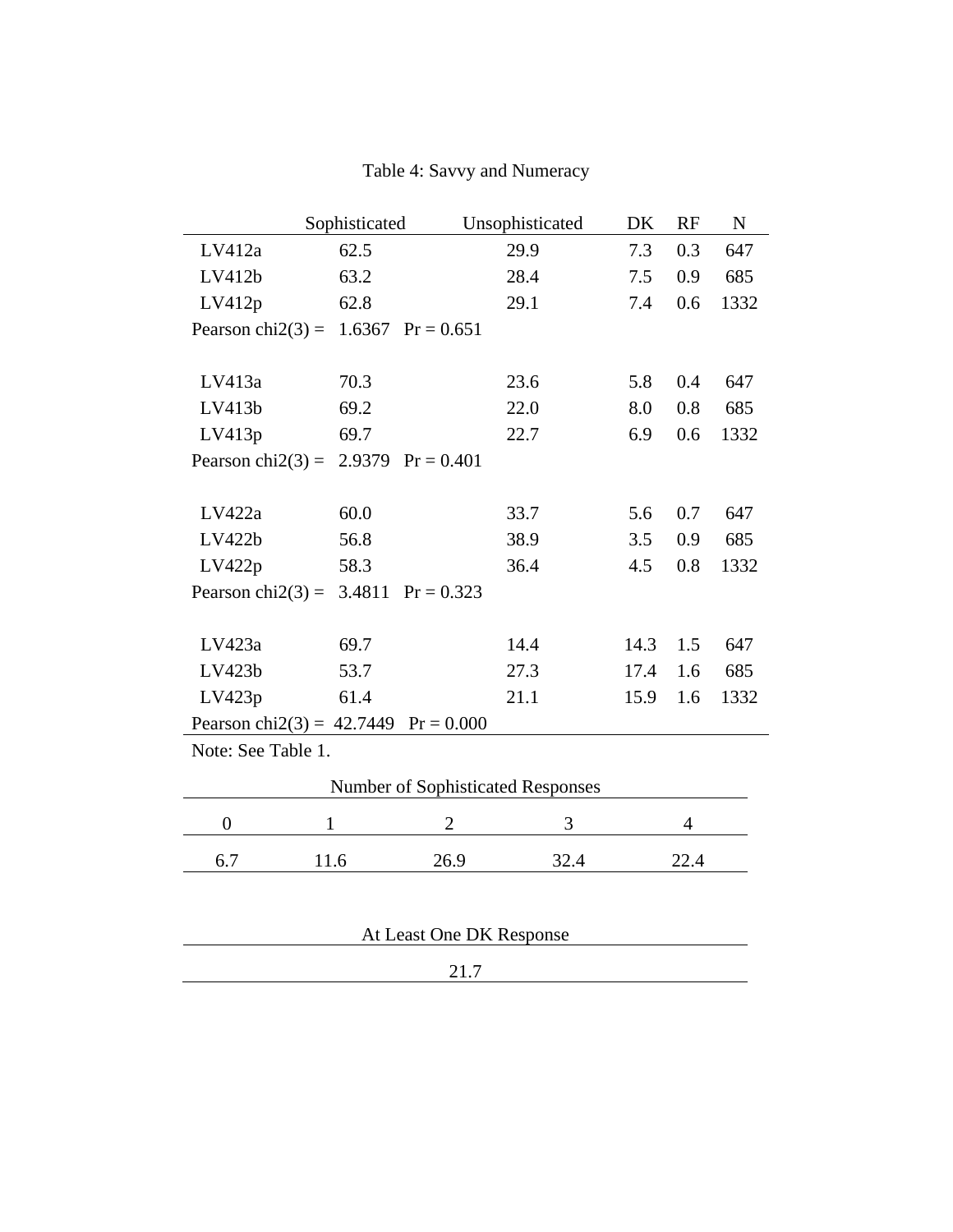|                    | Sophisticated                           | Unsophisticated                   | DK             | RF   | ${\bf N}$ |
|--------------------|-----------------------------------------|-----------------------------------|----------------|------|-----------|
| LV406              | 68.2                                    | 28.8                              | 2.5            | 0.5  | 1332      |
| LV410a             | 65.1                                    | 30.1                              | 4.5            | 0.3  | 647       |
| LV410b             | 83.9                                    | 10.9                              |                | 0.5  | 685       |
| LV410p             | 74.8                                    | 20.2                              | 4.6            | 0.4  | 1332      |
|                    | Pearson chi $2(3) = 91.2578$ Pr = 0.000 |                                   |                |      |           |
| LV420a             | 37.6                                    | 48.0                              | 13.5           | 0.8  | 647       |
| LV420b             | 73.6                                    | 16.4                              | 9.0            | 1.0  | 685       |
| LV420p             | 56.2                                    | 31.7                              | 11.2           | 0.9  | 1332      |
|                    | Pearson chi $2(3) = 205.0627$           | $Pr = 0.000$                      |                |      |           |
| LV421a             | 65.0                                    | 28.6                              | 5.2            | 1.2  | 647       |
| LV421b             | 85.2                                    | 10.0                              | 4.1            | 0.7  | 685       |
| LV421p             | 75.4                                    | 19.0                              |                | 1.0  | 1332      |
|                    | Pearson chi $2(3) = 86.3645$ Pr = 0.000 |                                   |                |      |           |
| LV424a             | 66.5                                    | 24.4                              | 8.1            | 1.1  | 647       |
| LV424b             | 49.9                                    | 32.8                              | 15.7           | 1.6  | 685       |
| LV424p             | 57.9                                    | 28.7                              | 12.0           | 1.3  | 1332      |
|                    | Pearson chi2(3) = $36.9570$ Pr = 0.000  |                                   |                |      |           |
| Note: See Table 1. |                                         |                                   |                |      |           |
|                    |                                         | Number of Sophisticated Responses |                |      |           |
| $\boldsymbol{0}$   | $\overline{2}$<br>$\mathbf{1}$          | 3                                 | $\overline{4}$ | 5    |           |
| 3.0                | 7.4<br>13.6                             | 25.7                              | 30.6           | 19.7 |           |
|                    |                                         | At Least One DK Response          |                |      |           |
|                    |                                         | 19.9                              |                |      |           |

# Table 5: Attitudes Toward Investing and Risk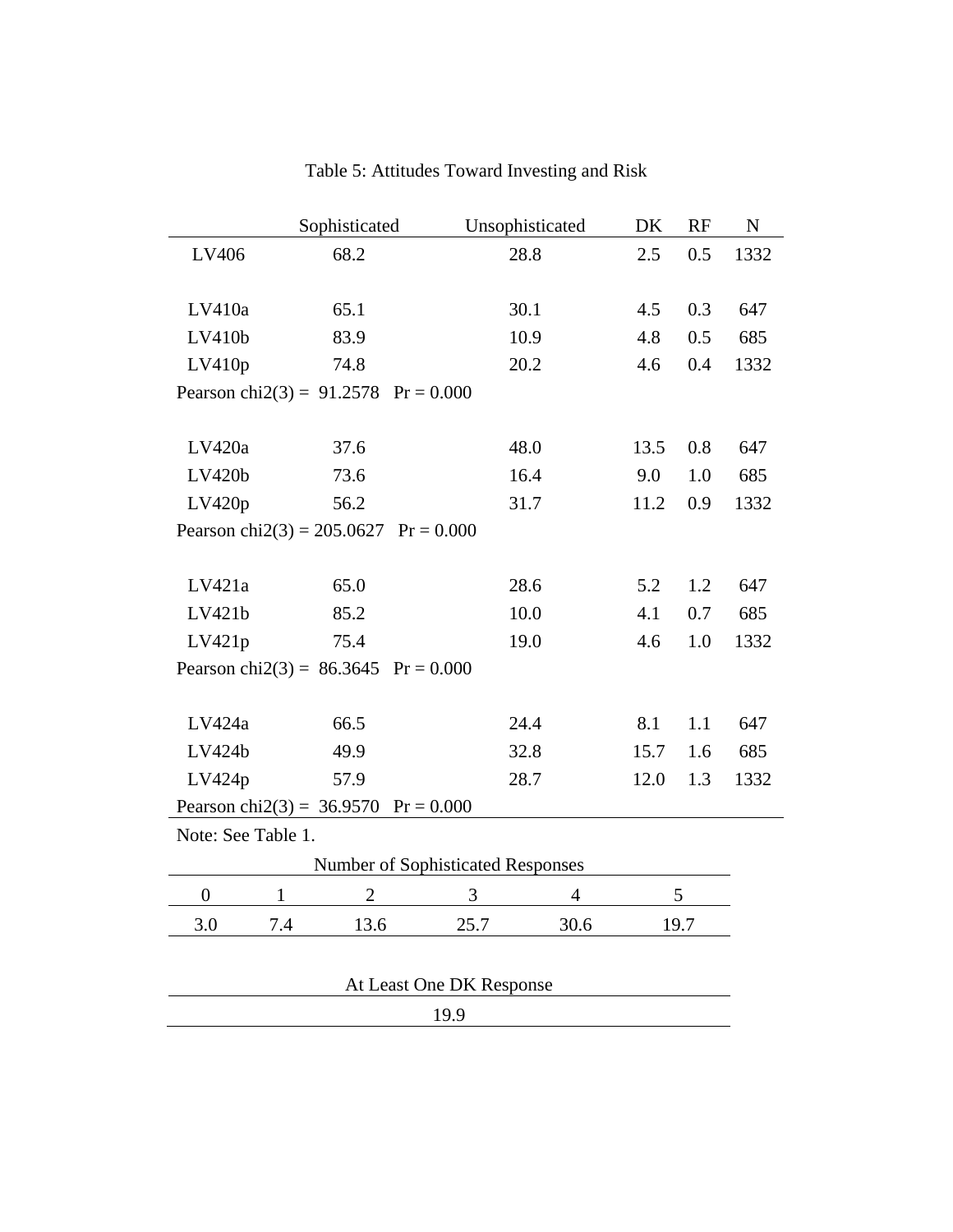|        |      | Male $(N=577)$ |      | Female $(N=755)$ |       |      |
|--------|------|----------------|------|------------------|-------|------|
|        | Soph | Unsph          | DK   | Soph             | Unsph | DK   |
| LV406  | 67.6 | 30.0           | 1.6  | 68.7             | 27.9  | 3.2  |
| LV407  | 39.0 | 60.7           | 0.1  | 22.5             | 76.5  | 0.9  |
| LV408p | 50.6 | 44.9           | 4.1  | 53.2             | 34.7  | 11.4 |
| LV409p | 55.7 | 39.5           | 4.2  | 46.9             | 43.5  | 9.3  |
| LV410p | 78.9 | 18.5           | 2.2  | 71.5             | 21.5  | 6.6  |
| LV411p | 68.0 | 27.0           | 4.6  | 62.2             | 26.2  | 10.9 |
| LV412p | 67.5 | 28.6           | 3.3  | 59.1             | 29.6  | 10.8 |
| LV413p | 69.1 | 26.7           | 3.3  | 70.2             | 19.5  | 9.9  |
| LV415p | 70.5 | 21.7           | 6.6  | 62.3             | 20.0  | 17.3 |
| LV416p | 46.5 | 38.5           | 14.0 | 34.7             | 37.6  | 27.1 |
| LV417p | 65.9 | 26.0           | 6.9  | 56.9             | 27.7  | 14.8 |
| LV418p | 37.9 | 39.2           | 21.6 | 40.6             | 24.6  | 34.1 |
| LV419p | 55.9 | 30.4           | 12.5 | 45.5             | 27.9  | 25.8 |
| LV420p | 57.3 | 34.6           | 6.9  | 55.4             | 29.3  | 14.7 |
| LV421p | 77.9 | 19.0           | 2.1  | 73.4             | 18.9  | 6.7  |
| LV422p | 59.8 | 36.1           | 3.2  | 57.1             | 36.6  | 5.6  |
| LV423p | 69.8 | 19.8           | 8.9  | 54.6             | 22.1  | 21.7 |
| LV424p | 59.3 | 32.3           | 6.6  | 56.8             | 25.8  | 16.5 |

Table 6: Financial Sophistication by Sex

#### T-tests for Differences in Means between Males and Females (p-value)

|        |       | allu Felliales (p-value) |       |
|--------|-------|--------------------------|-------|
|        | Soph  | Unsph                    | DK    |
| LV406  | 0.203 | 0.029                    | 0.004 |
| LV407  | 0.000 | 0.000                    | 0.018 |
| LV408p | 0.459 | 0.000                    | 0.000 |
| LV409p | 0.002 | 0.266                    | 0.000 |
| LV410p | 0.010 | 0.525                    | 0.000 |
| LV411p | 0.016 | 0.325                    | 0.000 |
| LV412p | 0.003 | 0.944                    | 0.000 |
| LV413p | 0.865 | 0.008                    | 0.000 |
| LV415p | 0.015 | 0.194                    | 0.000 |
| LV416p | 0.001 | 0.124                    | 0.000 |
| LV417p | 0.000 | 0.523                    | 0.000 |
| LV418p | 0.376 | 0.000                    | 0.000 |
| LV419p | 0.000 | 0.523                    | 0.000 |
| LV420p | 0.140 | 0.098                    | 0.000 |
| LV421p | 0.037 | 0.892                    | 0.000 |
| LV422p | 0.089 | 0.855                    | 0.001 |
| LV423p | 0.000 | 0.967                    | 0.000 |
| LV424p | 0.021 | 0.194                    | 0.000 |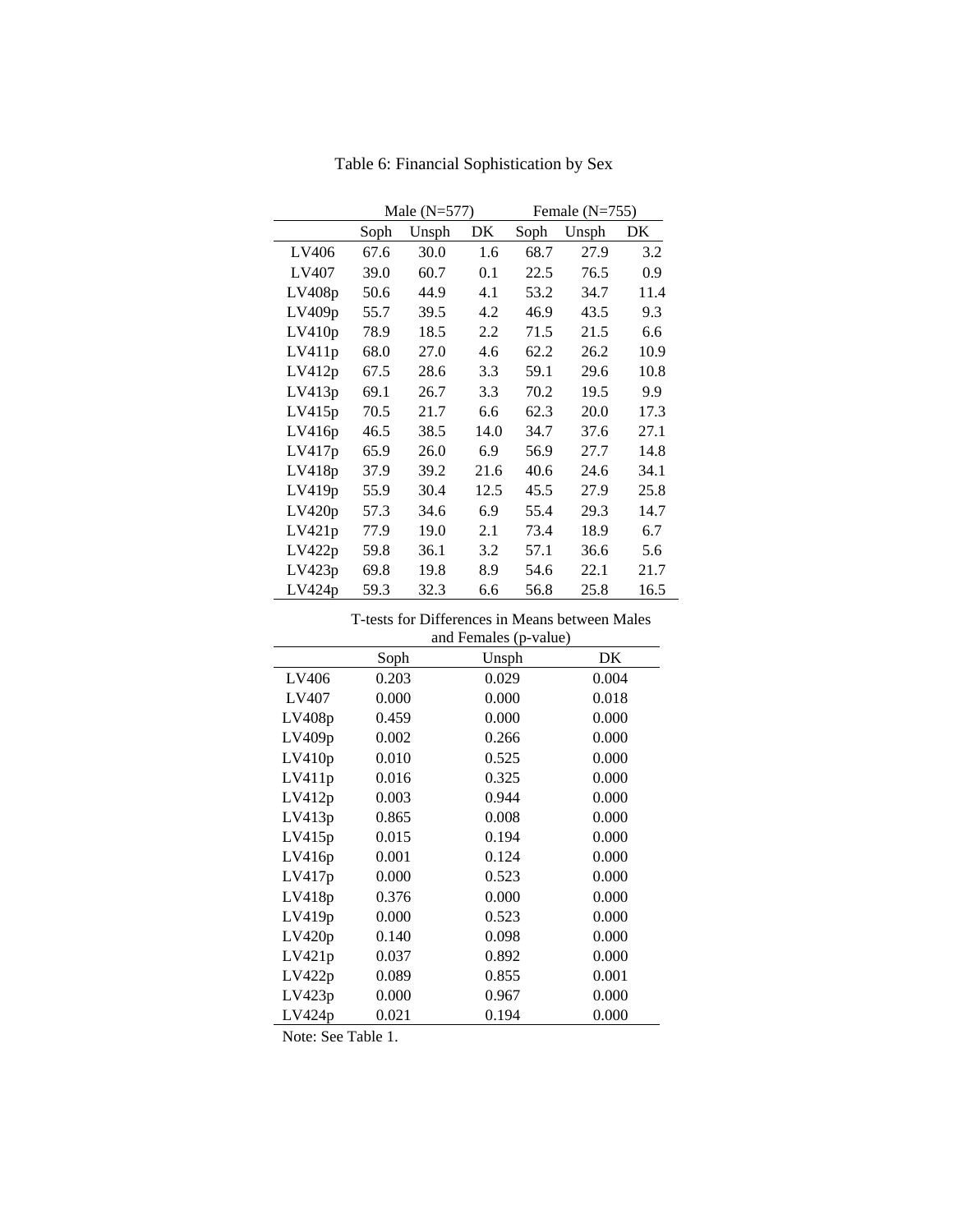|        | Less Than High<br>School $(N=273)$ |       | <b>High School</b><br>Graduate $(N=455)$ |      | Some College<br>$(N=292)$ |      |      | College Graduate<br>Plus $(N=312)$ |      |      |             |      |
|--------|------------------------------------|-------|------------------------------------------|------|---------------------------|------|------|------------------------------------|------|------|-------------|------|
|        | Soph                               | Unsph | DK.                                      | Soph | Unsph                     | DK   | Soph | Unsph                              | DK   | Soph | Unsph<br>DK |      |
| LV406  | 56.1                               | 35.7  | 5.6                                      | 63.5 | 34.3                      | 2.2  | 68.9 | 29.4                               | 1.5  | 79.8 | 18.2        | 1.9  |
| LV407  | 14.0                               | 83.9  | 1.4                                      | 17.8 | 81.8                      | 0.5  | 34.0 | 65.8                               | 0.0  | 49.3 | 50.1        | 0.7  |
| LV408p | 45.3                               | 37.8  | 15.6                                     | 53.6 | 38.2                      | 7.9  | 50.2 | 41.9                               | 7.6  | 55.4 | 39.1        | 4.7  |
| LV409p | 31.4                               | 53.3  | 14.1                                     | 43.0 | 49.0                      | 7.8  | 56.2 | 39.5                               | 3.9  | 66.2 | 28.7        | 4.8  |
| LV410p | 59.4                               | 30.6  | 9.4                                      | 71.7 | 22.3                      | 5.8  | 77.7 | 20.2                               | 1.5  | 84.5 | 11.9        | 3.2  |
| LV411p | 42.4                               | 41.9  | 14.7                                     | 61.3 | 27.7                      | 10.4 | 69.5 | 25.1                               | 5.1  | 77.4 | 18.0        | 4.2  |
| LV412p | 42.2                               | 41.8  | 14.6                                     | 56.8 | 33.4                      | 9.2  | 67.9 | 25.5                               | 6.3  | 76.9 | 20.4        | 2.3  |
| LV413p | 61.4                               | 24.6  | 12.2                                     | 70.2 | 21.9                      | 7.5  | 71.9 | 23.3                               | 4.6  | 72.0 | 22.3        | 5.4  |
| LV415p | 57.5                               | 18.6  | 22.6                                     | 64.4 | 22.5                      | 12.6 | 67.7 | 20.8                               | 10.8 | 71.0 | 19.8        | 8.2  |
| LV416p | 23.5                               | 50.8  | 24.5                                     | 39.6 | 37.1                      | 22.4 | 39.2 | 41.1                               | 18.9 | 50.2 | 29.4        | 20.0 |
| LV417p | 36.4                               | 42.7  | 19.6                                     | 56.7 | 30.0                      | 12.5 | 62.2 | 26.8                               | 10.3 | 78.5 | 14.8        | 5.9  |
| LV418p | 41.7                               | 28.3  | 28.6                                     | 39.6 | 29.3                      | 30.1 | 39.6 | 31.6                               | 27.9 | 37.6 | 34.6        | 27.0 |
| LV419p | 38.7                               | 34.3  | 25.6                                     | 46.3 | 28.9                      | 23.8 | 50.4 | 32.2                               | 16.4 | 60.9 | 23.5        | 14.9 |
| LV420p | 43.4                               | 35.8  | 19.5                                     | 52.2 | 34.6                      | 12.3 | 57.2 | 33.5                               | 8.4  | 67.2 | 24.5        | 7.7  |
| LV421p | 55.0                               | 31.1  | 11.2                                     | 70.8 | 23.3                      | 5.0  | 82.2 | 13.9                               | 3.4  | 86.4 | 11.6        | 1.7  |
| LV422p | 41.7                               | 46.8  | 10.1                                     | 56.7 | 37.0                      | 5.6  | 59.3 | 37.2                               | 2.9  | 68.5 | 29.3        | 1.4  |
| LV423p | 43.2                               | 28.8  | 25.3                                     | 56.5 | 23.6                      | 18.6 | 65.3 | 21.3                               | 12.8 | 73.9 | 13.7        | 10.3 |
| LV424p | 46.8                               | 35.0  | 16.7                                     | 53.5 | 31.2                      | 13.6 | 62.4 | 25.7                               | 11.2 | 65.3 | 24.9        | 8.5  |

Table 7: Financial Sophistication by Education

|        |       | T-tests for Differences in Means between |       | T-tests for Differences in Means between Some |                                             |       |  |  |  |
|--------|-------|------------------------------------------|-------|-----------------------------------------------|---------------------------------------------|-------|--|--|--|
|        |       | LTHS and High School Grad (p-value)      |       |                                               | College and College Graduate Plus (p-value) |       |  |  |  |
|        | Soph  | Unsph                                    | DK    | Soph                                          | Unsph                                       | DK.   |  |  |  |
| LV406  | 0.031 | 0.685                                    | 0.002 | 0.002                                         | 0.002                                       | 0.939 |  |  |  |
| LV407  | 0.081 | 0.445                                    | 0.013 | 0.000                                         | 0.000                                       | 0.088 |  |  |  |
| LV408p | 0.011 | 0.715                                    | 0.002 | 0.095                                         | 0.654                                       | 0.016 |  |  |  |
| LV409p | 0.015 | 0.665                                    | 0.012 | 0.000                                         | 0.000                                       | 0.781 |  |  |  |
| LV410p | 0.000 | 0.005                                    | 0.020 | 0.006                                         | 0.009                                       | 0.756 |  |  |  |
| LV411p | 0.000 | 0.001                                    | 0.010 | 0.002                                         | 0.012                                       | 0.237 |  |  |  |
| LV412p | 0.000 | 0.123                                    | 0.004 | 0.010                                         | 0.285                                       | 0.004 |  |  |  |
| LV413p | 0.001 | 0.090                                    | 0.006 | 0.527                                         | 0.665                                       | 0.780 |  |  |  |
| LV415p | 0.005 | 0.864                                    | 0.000 | 0.632                                         | 0.226                                       | 0.031 |  |  |  |
| LV416p | 0.002 | 0.066                                    | 0.169 | 0.001                                         | 0.008                                       | 0.672 |  |  |  |
| LV417p | 0.000 | 0.003                                    | 0.016 | 0.000                                         | 0.006                                       | 0.027 |  |  |  |
| LV418p | 0.453 | 0.464                                    | 0.957 | 0.712                                         | 0.243                                       | 0.587 |  |  |  |
| LV419p | 0.005 | 0.059                                    | 0.219 | 0.012                                         | 0.097                                       | 0.358 |  |  |  |
| LV420p | 0.006 | 0.547                                    | 0.002 | 0.043                                         | 0.140                                       | 0.490 |  |  |  |
| LV421p | 0.000 | 0.021                                    | 0.000 | 0.001                                         | 0.022                                       | 0.014 |  |  |  |
| LV422p | 0.000 | 0.006                                    | 0.017 | 0.043                                         | 0.142                                       | 0.102 |  |  |  |
| LV423p | 0.001 | 0.066                                    | 0.053 | 0.004                                         | 0.039                                       | 0.078 |  |  |  |
| LV424p | 0.053 | 0.371                                    | 0.088 | 0.035                                         | 0.160                                       | 0.152 |  |  |  |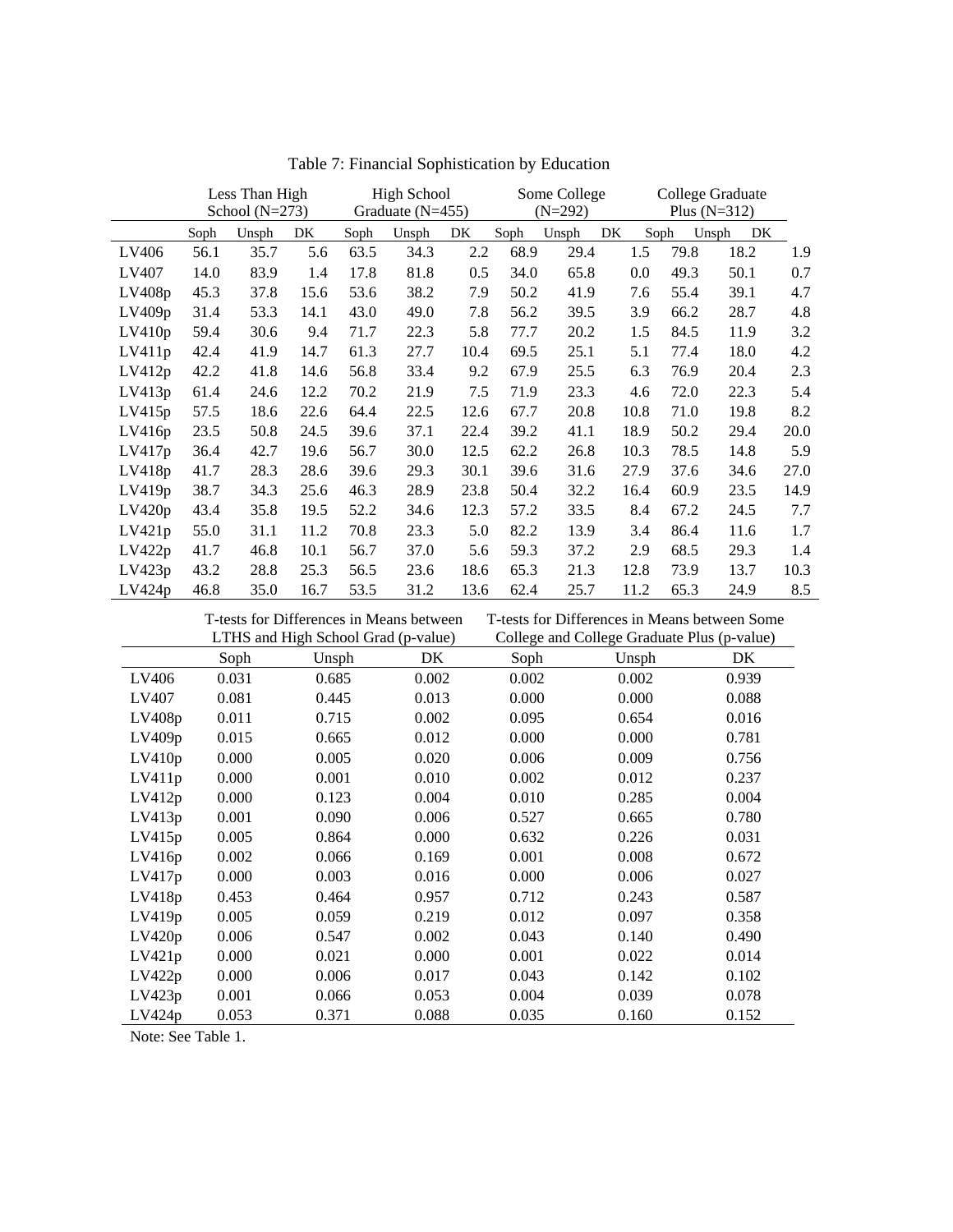|        | Ages 50-64 (N=430) |       |         |      | Ages $65-75$ (N=518) |      | Ages $75+$ (N=384) |       |      |
|--------|--------------------|-------|---------|------|----------------------|------|--------------------|-------|------|
|        | Soph               | Unsph | DK      | Soph | Unsph                | DK   | Soph               | Unsph | DK   |
| LV406  | 75.0               | 23.2  | 1.8     | 67.6 | 29.2                 | 2.4  | 54.3               | 40.4  | 4.3  |
| LV407  | 32.7               | 66.8  | $0.5\,$ | 31.8 | 67.5                 | 0.6  | 21.5               | 77.3  | 0.6  |
| LV408p | 51.9               | 41.6  | 6.2     | 54.1 | 37.1                 | 8.7  | 49.7               | 37.0  | 11.8 |
| LV409p | 55.7               | 38.0  | 6.2     | 50.0 | 42.5                 | 7.1  | 41.5               | 48.8  | 8.6  |
| LV410p | 77.7               | 18.5  | 3.7     | 75.8 | 19.3                 | 4.9  | 67.5               | 24.9  | 6.2  |
| LV411p | 69.9               | 23.4  | 6.5     | 63.6 | 27.1                 | 8.7  | 55.3               | 32.7  | 10.7 |
| LV412p | 63.9               | 29.7  | 6.3     | 64.9 | 26.0                 | 8.6  | 57.9               | 31.9  | 8.4  |
| LV413p | 72.1               | 21.4  | 6.5     | 69.7 | 23.8                 | 5.9  | 64.6               | 24.3  | 9.3  |
| LV415p | 66.5               | 23.2  | 10.2    | 67.4 | 19.5                 | 12.2 | 63.2               | 16.8  | 17.7 |
| LV416p | 39.9               | 38.3  | 21.7    | 41.5 | 37.8                 | 20.3 | 38.4               | 37.7  | 21.5 |
| LV417p | 66.1               | 23.9  | 9.9     | 63.4 | 25.3                 | 10.4 | 46.8               | 35.7  | 15.0 |
| LV418p | 39.4               | 32.9  | 27.6    | 43.0 | 28.9                 | 27.0 | 34.7               | 30.4  | 32.2 |
| LV419p | 55.2               | 29.3  | 15.3    | 48.8 | 27.8                 | 22.2 | 40.9               | 29.8  | 26.5 |
| LV420p | 56.8               | 32.8  | 10.3    | 55.8 | 31.9                 | 11.5 | 55.4               | 29.0  | 12.7 |
| LV421p | 77.4               | 18.5  | 3.7     | 75.4 | 18.1                 | 6.1  | 71.2               | 21.2  | 4.9  |
| LV422p | 62.7               | 34.1  | 3.2     | 54.9 | 39.1                 | 5.5  | 53.0               | 38.0  | 6.1  |
| LV423p | 64.3               | 22.4  | 12.1    | 61.5 | 19.5                 | 18.3 | 55.0               | 20.2  | 21.2 |
| LV424p | 62.3               | 28.2  | 9.1     | 58.0 | 27.8                 | 12.8 | 48.2               | 30.9  | 17.6 |

Table 8: Financial Sophistication by Age

T-tests for Differences in Means

T-tests for Differences in Means

|        |       | between Ages 50-64 and Ages 65-74 |       | between Ages $65-75$ and Ages $75+$ (p- |        |       |  |  |  |
|--------|-------|-----------------------------------|-------|-----------------------------------------|--------|-------|--|--|--|
|        |       | (p-value)                         |       |                                         | value) |       |  |  |  |
|        | Soph  | Unsph                             | DK    | Soph                                    | Unsph  | DK    |  |  |  |
| LV406  | 0.004 | 0.005                             | 0.965 | 0.000                                   | 0.001  | 0.204 |  |  |  |
| LV407  | 0.433 | 0.365                             | 0.755 | 0.003                                   | 0.004  | 0.774 |  |  |  |
| LV408p | 0.547 | 0.187                             | 0.187 | 0.256                                   | 0.898  | 0.224 |  |  |  |
| LV409p | 0.102 | 0.374                             | 0.258 | 0.351                                   | 0.538  | 0.769 |  |  |  |
| LV410p | 0.161 | 0.341                             | 0.307 | 0.264                                   | 0.339  | 0.823 |  |  |  |
| LV411p | 0.015 | 0.095                             | 0.261 | 0.425                                   | 0.488  | 0.990 |  |  |  |
| LV412p | 0.942 | 0.220                             | 0.140 | 0.364                                   | 0.175  | 0.338 |  |  |  |
| LV413p | 0.480 | 0.653                             | 0.956 | 0.135                                   | 0.667  | 0.137 |  |  |  |
| LV415p | 0.559 | 0.243                             | 0.061 | 0.477                                   | 0.575  | 0.278 |  |  |  |
| LV416p | 0.318 | 0.794                             | 0.273 | 0.193                                   | 0.952  | 0.357 |  |  |  |
| LV417p | 0.430 | 0.699                             | 0.774 | 0.006                                   | 0.073  | 0.303 |  |  |  |
| LV418p | 0.508 | 0.173                             | 0.751 | 0.012                                   | 0.187  | 0.413 |  |  |  |
| LV419p | 0.059 | 0.448                             | 0.004 | 0.066                                   | 0.499  | 0.374 |  |  |  |
| LV420p | 0.213 | 0.460                             | 0.578 | 0.662                                   | 0.406  | 0.754 |  |  |  |
| LV421p | 0.099 | 0.429                             | 0.131 | 0.841                                   | 0.732  | 0.181 |  |  |  |
| LV422p | 0.010 | 0.126                             | 0.040 | 0.698                                   | 0.828  | 0.983 |  |  |  |
| LV423p | 0.508 | 0.156                             | 0.015 | 0.557                                   | 0.333  | 0.444 |  |  |  |
| LV424p | 0.145 | 0.623                             | 0.016 | 0.062                                   | 0.729  | 0.132 |  |  |  |